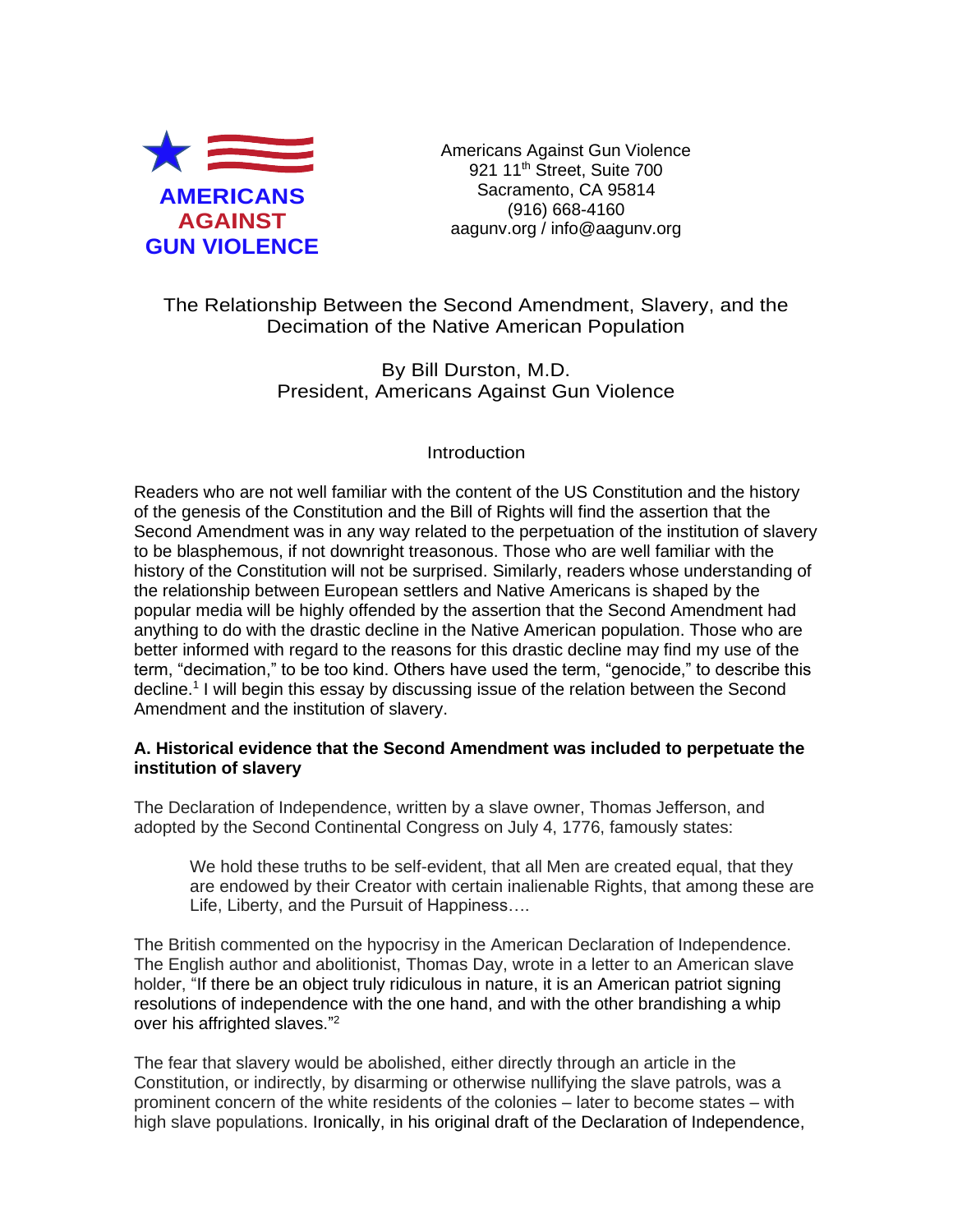Jefferson blamed the King of England for the enslavement of African people in America and for the threat of slave revolts. This clause, which was deleted from the final draft, stated:

He has waged cruel war against human nature itself, violating it's most sacred rights of life & liberty in the persons of a distant people who never offended him, captivating & carrying them into slavery in another hemisphere, or to incur miserable death in their transportation thither…. He is now exciting those very people to rise in arms among us, and to purchase that liberty of which he has deprived them, by murdering the people for whom he also obtruded them [imposed slavery on them].... $^3$ 

Reflecting back on Jefferson's first draft of the Declaration of Independence, President John Adams wrote to his former Secretary of State, Timothy Pickering, in 1822:

I was delighted with its high tone, and the flights of Oratory with which it abounded, especially that concerning Negro Slavery, which though I knew his Southern Bretheren would never suffer to pass in [the Second Continental] Congress, I certainly never would oppose.<sup>4</sup>

There was extensive debate concerning the issue of slavery during the convention in Philadephia from May 14, 1787 through September 17, 1787 at which the Constitution was drafted by delegates from the 13 states. In the first two volumes of *Farrand's Records*, which quote or paraphrase statements made by the individual delegates during these debates, the word "slave," or some derivation of it, occurs 152 times.

Some of the delegates from the northern states passionately condemned the practice of slavery and objected to any mention or support of it in the Constitution. Delegates from the southern states with high slave populations defended slavery just as passionately and vowed that their states would not remain in the Union if the Constitution did not include assurances that the practice of slavery could continue unimpeded. Below are some examples from *Farrands Records* statements by representatives from the southern states at Constitutional. (The quotes, paraphrases, and abbreviations within quotations are copied directly from *Farrand's Records.* I've also added the name and the state of the speaker at the beginning of each quote and additional clarifications in brackets within the quotes)

James Madison of Virginia: "It seemed now to be pretty well understood that the real difference of interests lay, not between the large & small but between the N. & Southn. States. The institution of slavery & its consequences formed the line of discrimination."<sup>5</sup>

Pierce Butler of South Carolina: "The security the Southn. States want is that their negroes may not be taken from them which some gentlemen within or without doors [present or not present at the convention], have a very good mind to do."<sup>6</sup>

John Rutledge of South Carolina: "Mr. Rutlidge *[sic]*. If the Convention thinks that N. C [North Carolina]; S. C. [South Carolina] & Georgia will ever agree to the plan, unless their right to import slaves be untouched, the expectation is vain. The people of those States will never be such fools as to give up so important an interest.7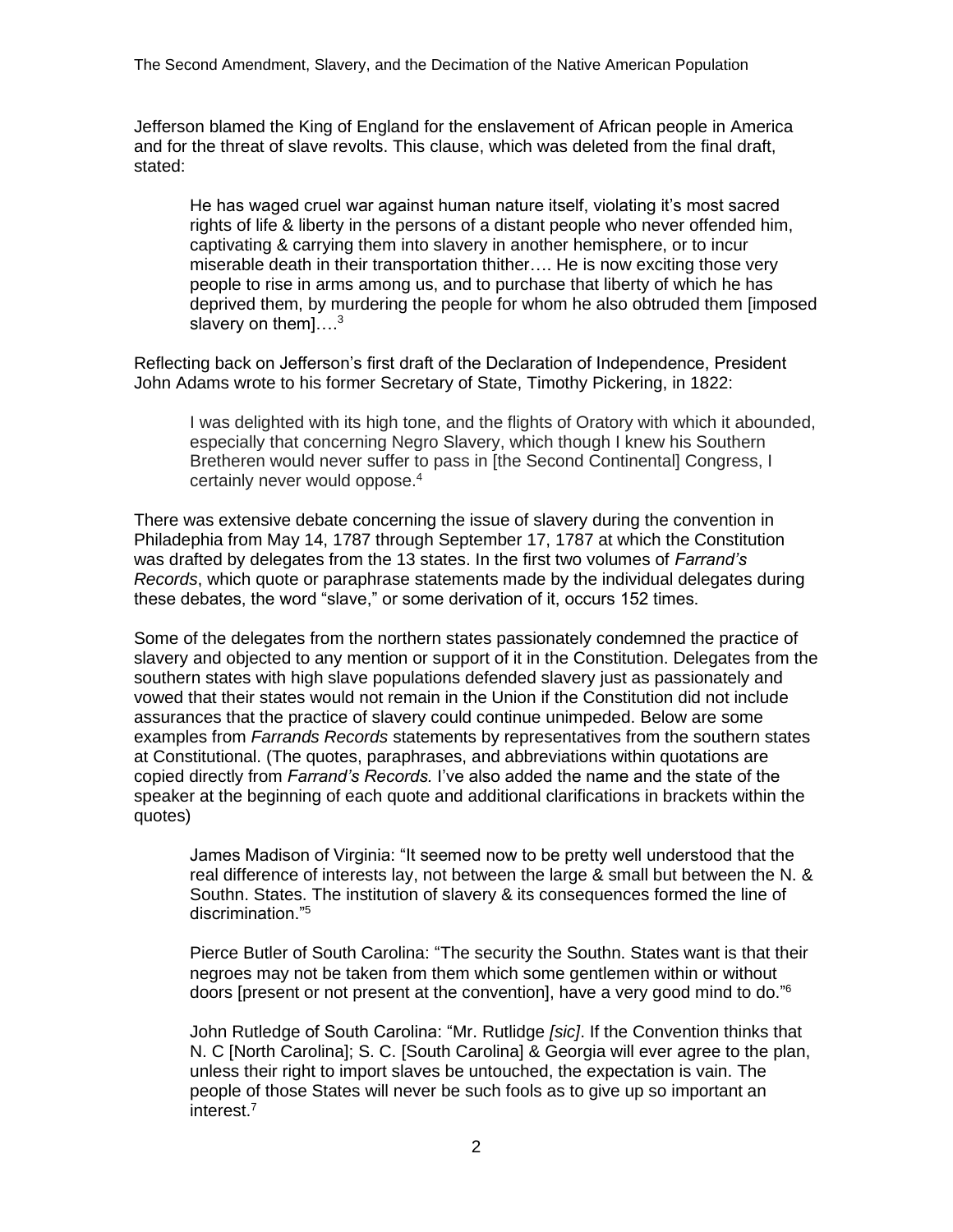William Davie of North Carolina: "Mr. Davie, said it was high time now to speak out. He saw that it was meant by some gentlemen to deprive the Southern States of any share of Representation for their blacks. He was sure that N. Carola. [North Carolina] would never confederate on any terms that did not rate them at least as [some fraction of a person]. If the Eastern States meant therefore to exclude them altogether the business was at an end."<sup>8</sup>

Charles Cotesworth Pinckney of South Carolina: "General Pinkney [*sic*] declared it to be his firm opinion that if himself & all his colleagues were to sign the Constitution & use their personal influence, it would be of no avail towards obtaining the assent of their Constituents. S. Carolina & Georgia cannot do without slaves." <sup>9</sup>

Some of the representatives from northern states chided the representatives from southern states for demanding that the Constitution, like the earlier Articles of Confederation, include protections for slavery, while at the same time they were too ashamed to call it by its real name, employing euphemisms instead. For example*:*

William Patterson of New Jersey [concerning the proposal to consider slaves as three fifths of a person for the purpose of apportioning representatives in Congress]: "What is the true principle of Representation? It is an expedient by which an assembly of certain individls. chosen by the people is substituted in place of the inconvenient meeting of the people themselves. If such a meeting of the people was actually to take place, would the slaves vote? they would not. Why then shd. they be represented. He was also agst. such an indirect encouragement. of the slave trade; observing that Congs. in their act relating to the change of the 8 art: of Confedn. [Articles of Confederation] had been ashamed to use the term "Slaves" & had substituted a description."<sup>10</sup>

The issue of the use of the militia being used to suppress slave insurrections was also brought up in these debates:

Gouverneur Morris of Pennsylvania: "...The admission of slaves into the Representation when fairly explained comes to this: that the inhabitant of Georgia and S. C. [South Carolina] who goes to the Coast of Africa, and in defiance of the most sacred laws of humanity tears away his fellow creatures from their dearest connections & dam?n?s them to the most cruel bondages, shall have more votes in a Govt. instituted for protection of the rights of mankind, than the Citizen of Pa [Pennsylvania] or N. Jersey who views with a laudable horror, so nefarious a practice….And What is the proposed compensation to the Northern States for a sacrifice of every principle of right, of every impulse of humanity. They are to bind themselves to march their militia for the defence of the S. States; for their defence agst those very slaves of whom they complain."<sup>11</sup>

There is no doubt that the final version of the U.S. Constitution that was adopted at the convention in Philadelphia in September of 1787 and subsequently ratified by three fourths of the states by June of 1788 included four clauses that were specifically included to assure the southern states that the practice of slavery could continue unimpeded until at least 1808. In each of these four clauses, a euphemism was employed in place of the words, "slave" or "slavery." The four clauses were (with euphemisms for the words "slave"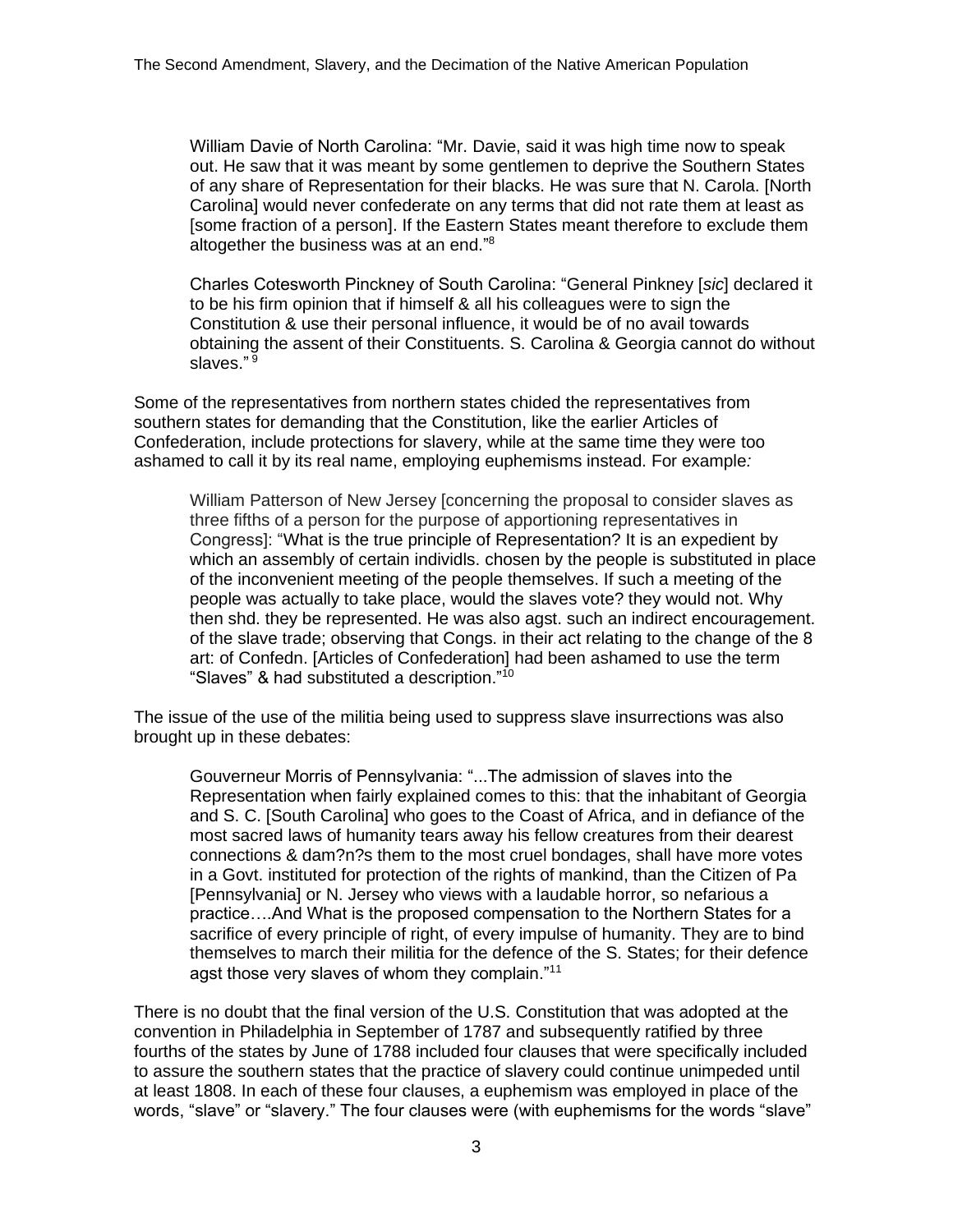or "slavery" highlighted by us with italics):

Article I, Section 2: …Representatives and direct Taxes shall be apportioned among the several States which may be included within the Union, according to their respective Numbers, which shall be determined by adding to the whole Number of free Persons, including those bound to Service for a Term of Years, and excluding Indians not taxed, three fifths of *all other Persons*….

Article I, Section 9 (first clause): The Migration or Importation of *Such Persons as any of the States now existing shall think proper to admit*, shall not be prohibited by the Congress prior to the Year one thousand eight hundred and eight, but a Tax or duty may be imposed on such Importation, not exceeding ten dollars for *each Person*….

Article IV, Section 2: …*No Person held to Service or Labour in one State, under the Laws thereof*, escaping into another, shall, in Consequence of any Law or Regulation therein, be discharged from such *Service or Labour*, but shall be delivered up on Claim of the Party to whom *such Service or Labour may be due*.

Article V: [The Constitution can be amended by a process outlined in this article] Provided that no Amendment which may be made prior to the Year One thousand eight hundred and eight shall in any Manner affect the *first* and fourth Clauses in the *Ninth Section of the first Article*….

Even with protections of slavery included in four different clauses in the Constitution, southern states remained concerned that Congress, which included more members from northern states than southern ones, would find a way to abolish slavery.<sup>12</sup> At the ratification convention in Richmond, Virginia in June of 1788, at which delegates debated whether Virginia would become the pivotal ninth state necessary to ratify the Constitution, thereby putting it into effect, Patrick Henry, who was the former Governor of Virginia, a slaveholder, and already well known for his "Give me liberty, or give me death" speech at the start of the American Revolution,<sup>13</sup> argued passionately against ratification of Constitution. Henry spoke bluntly about the fear that Congress would find a way to abolish slavery. Henry told fellow delegates and the large public audience:

"In this state, there are two hundred and thirty-six thousand blacks, and there are many in several other states. But there are few or none in the Northern States….Slavery is detested….they will search that paper [the proposed Constitution] , and see if they have the power of manumission. And have they not, sir? Have they not the power to provide for the general defence and welfare? May they not think that these call for the abolition of slavery? May they not pronounce all slaves free, and will they not be warranted by that power?...This paper speaks to the point; they have the power in clear, unequivocal terms, and will clearly and certainly exercise it….The majority of Congress is to the north, and the slaves are to the south."<sup>14</sup>

According to the 19<sup>th</sup> Century Virginia historical scholar Hugh Blair Grigsby:

"I was told by a person on the floor of the Convention at the time, that when Henry had painted in the most vivid colors the dangers likely to result to the black population from the unlimited power of the general government wielded by men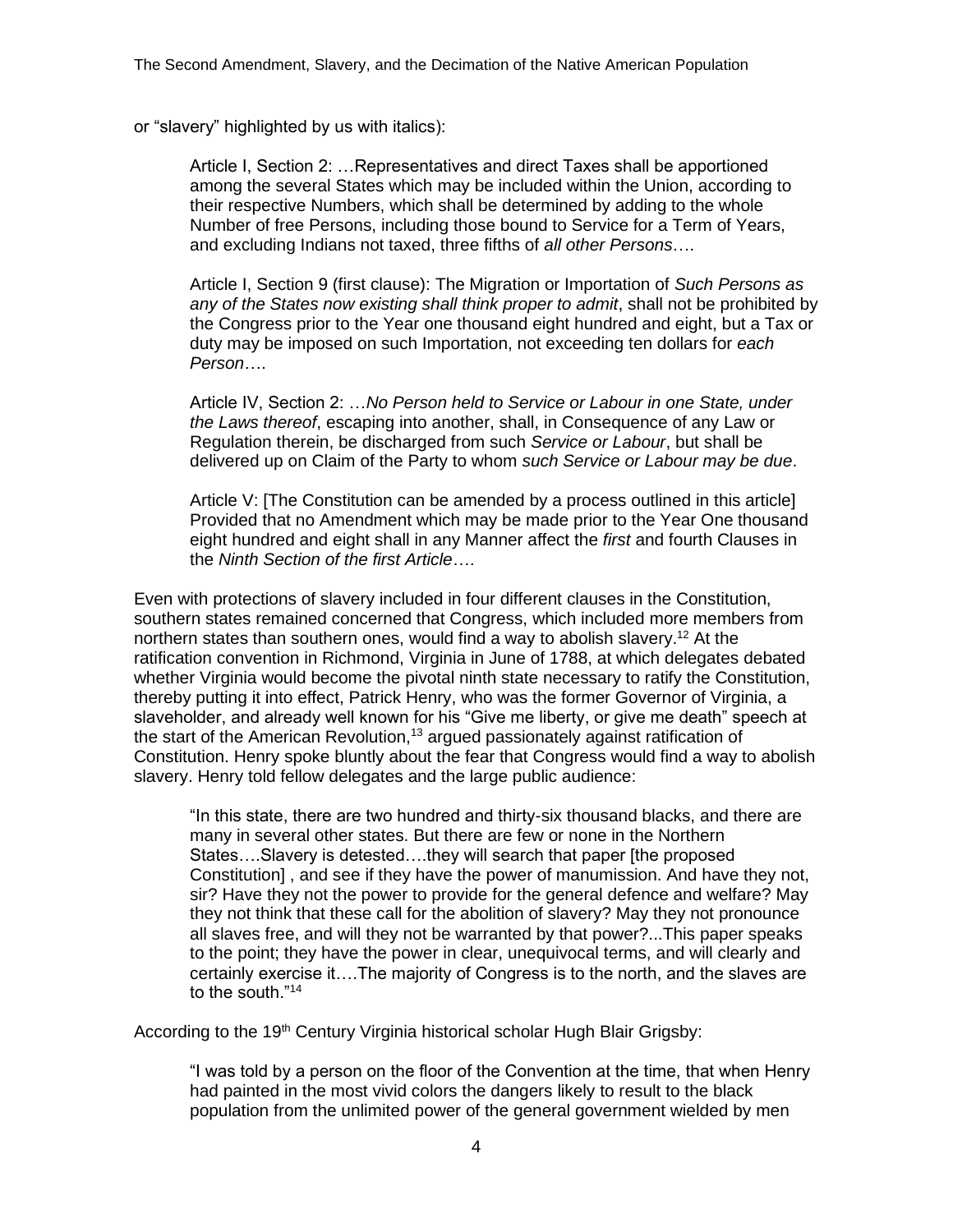who had little or no interest in that species of property, and had filled his audience with fear, he suddenly broke out with the homely exclamation: *'They'll free your niggers!'* The audience passed instantly from fear to wayward laughter; and my informant said that it was most ludicrous to see men who a moment before were half frightened to death, with a broad grin on their faces."<sup>15</sup>

Henry's fellow Virginian and Anti-federalist, George Mason, who owned 300 slaves,<sup>16</sup> and who had also been one of just three delegates who refused to sign the final draft of the Constitution at the 1787 Constitutional Convention in Philadelphia, also spoke at the Virginia ratification convention about the risk that the federal government would find a way to abolish slavery despite the protections included in the Constitution. Mason was more discrete than Henry in his speaking style, and without using the words "slave" or "slavery," he described to fellow delegates a mechanism by which Congress might take indirect action to abolish slavery:

"Mr. Chairman, unless there be some restrictions on the power [of Congress] of calling forth the militia…we may very easily see that it will produce dreadful oppressions. It is extremely unsafe, without some alterations. It would be to use the militia to a very bad purpose, if any disturbance happened in New Hampshire [the northernmost state], to call them from Georgia [the southernmost state]....] wish such a check, as the consent of the state legislature, to be provided."<sup>17</sup>

It was undoubtedly understood by the other delegates and the public audience at the convention in Richmond that the "dreadful oppressions," "unsafe" repercussions, and "very bad purpose" of which Mason spoke were the threat of slave rebellions in the absence of a militia to suppress them.<sup>18</sup>

In case it wasn't apparent what Mason was driving at, Henry made it perfectly clear in his later remarks. Speaking in regard to Article I, Section 10 of the Constitution, which states that, "No State shall, without the Consent of Congress…engage in War, unless actually invaded," Henry warned:

"If you give this clause a fair construction, what is the true meaning of it? What does this relate to? Not domestic insurrections, but war. If the country be invaded, a state may go to war, but cannot suppress insurrections. If there should happen an insurrection of slaves, the country cannot be said to be invaded. They cannot, therefore, suppress it without the interposition of Congress."<sup>19</sup>

In addition to nullifying the power of the militia by failing to call it out or by sending it to another state, Henry warned that the federal government might emasculate the militia through intentional neglect. Henry warned:

"Let me here call your attention to that part [of the Constitution] which gives the Congress power 'to provide for organizing, arming, and disciplining the militia, and for governing such part of them as may be employed in the service of the United States – reserving to the states, respectively, the appointment of the officers, and the authority of training the militia according to the discipline prescribed by Congress.' By this, sir, you see that their control over our last and best defence is unlimited. If they neglect or refuse to discipline or arm our militia, they will be useless: the states can do neither – this power being exclusively given to Congress."20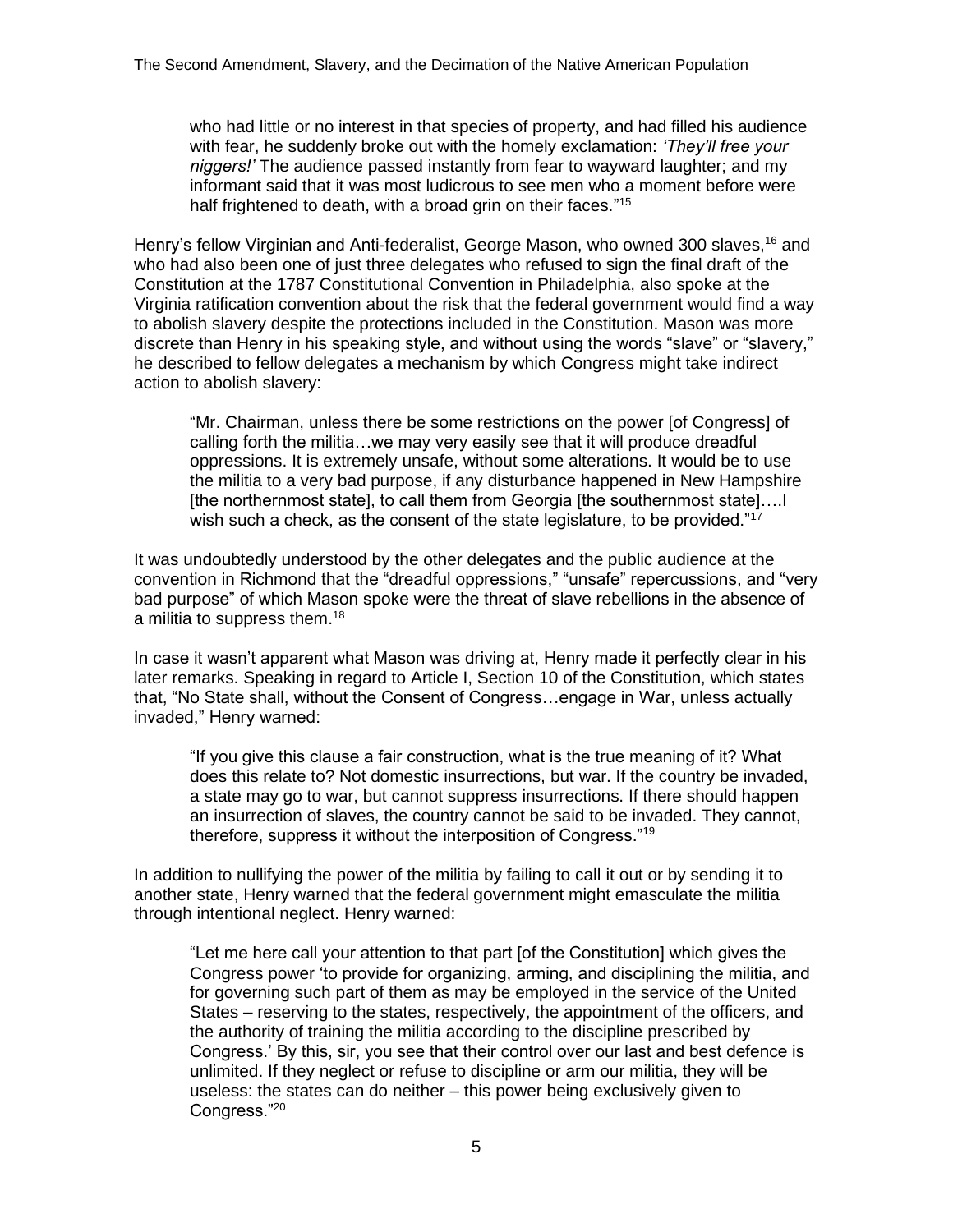George Mason reinforced Henry's warning concerning the possibility that Congress might nullify the power of the militia through willful neglect:

"The militia may be here destroyed by that method which has been practiced in other parts of the world before; that is, by rendering them useless – by disarming them. Under various pretences, Congress may neglect to provide for arming and disciplining the militia; and the state governments cannot do it, for Congress has an exclusive right to arm them."<sup>21</sup>

The threat that slaves might violently revolt was a constant fear of the white population in the South, and the threat grew more acute as the slave population increased. Thomas Jefferson alluded to the inevitability of an eventual apocalyptic conflict between Whites and Blacks in his 1787 book, *Notes on the State of Virginia.* Jefferson, who owned more than a hundred slaves himself, and who allegedly fathered two children with a slave mistress, reasoned that if slavery were to be abolished, all of the state's Blacks would have to be deported back to Africa. Jefferson wrote:

"Why not retain and incorporate the blacks into the state, and thus save the expence of supplying, by importation of white settlers, the vacancies they will leave? Deep rooted prejudices entertained by the whites; ten thousand recollections, by the blacks, of the injuries they have sustained; new provocations; the real distinctions which nature has made; and many other circumstances, will divide us into parties, and produce convulsions which will probably never end but in the extermination of the one or the other race." 22

The largest slave insurrection up to the time of Jefferson's writing had been the 1739 Stono Rebellion in South Carolina which about 25 Whites were killed before a hastily assembled militia under the command of South Carolina Lieutenant Governor William Bull captured or killed most of the  $60-100$  rebelling slaves.<sup>23</sup> Between 1739 and 1787, there had been at least 20 other smaller slave uprisings in the colonies.<sup>24</sup> In order to forestall the day when black slaves would successfully free themselves from, and likely retaliate against, their white suppressors on a wide scale, the southern colonies that later became the southern states increased the size and number of their slave patrols and organized them into militias that were one and the same as the militias to which Patrick Henry and James Mason referred in their speeches at the Virginia ratification convention in 1788.<sup>25</sup>

James Madison, who would subsequently be elected to the first U.S. House of Representatives and write the first draft of what would eventually become the Second Amendment, was also a delegate to the Virginia convention. Madison was also a slave owner, but he'd helped write the draft of the Constitution at the convention in Philadelphia, and he argued for its ratification without amendments. Madison responded to Mason's argument that the federal government might drag the militia "unnecessarily from one end of the continent to the other" as being "preposterous" and "full of mischief."<sup>26</sup> He also argued that it was unlikely that the federal government would disarm or otherwise emasculate the militia through neglect. Madison stated:

I cannot conceive that this Constitution, by giving the general government the power of arming the militia, takes it away from the state governments. The power is concurrent, and not exclusive.<sup>27</sup>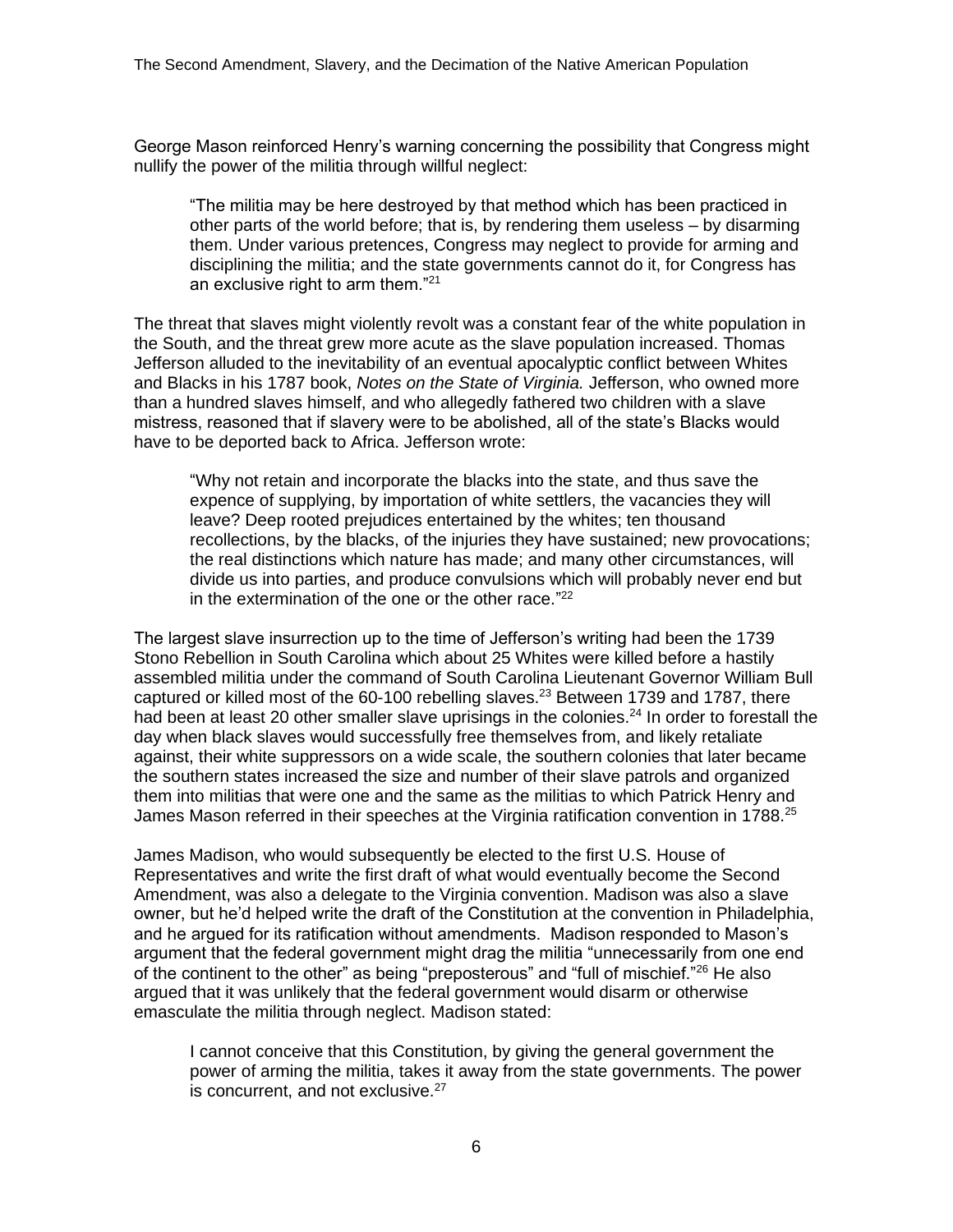Henry replied to Madison's reassurance concerning the militia:

When this power is given up to Congress without limitation or bounds, how will your militia be armed? You trust to chance; for I am sure that that nation which shall trust its liberties in other hands cannot long exist. If gentlemen are serious when they suppose a concurrent power, where can be the impolicy to amend it? Or, in other words, to say that Congress shall not arm or discipline them [the militia], till the states shall have refused or neglected to do it? This is my object. I only wish to bring it to what they themselves [Madison and other Federalists] say is implied.<sup>28</sup>

Patrick Henry, George Mason, and other Anti-federalist delegates to the Virginia ratifying convention submitted a resolution that a bill of rights should be written at the convention and sent to the other states to consider adding it to the Constitution before Virginia voted whether to ratify the Constitution in its present form. This resolution was defeated by a vote of 88 opposed to 80 in favor. The delegates then voted on June 15, by a margin of 89 to nine to 79 to ratify the Constitution as it was currently written. By the time that Virginia ratified the Constitution on June 25, 1788, it was already in effect, as New Hampshire had become the necessary ninth state to ratify it on June 21.

The Virginia ratification convention was not the only one at which concerns about the possibility that Congress might abolish slavery through its control over the militia were raised. Similar concerns were discussed in North Carolina, South Carolina, and Georgia.<sup>29</sup> The debates at the Virginia convention are particularly relevant, though, to the rationale for including the Second Amendment in the Bill of Rights. Following the Virginia convention, James Madison ran in a tightly contested race against an anti-federalist for a seat in the first U.S. House of Representatives. Although Madison had spoken against the need for amendments to the Constitution at the ratification convention, during the congressional race, he was forced to commit to supporting the addition of a bill of rights in order to win the election. Madison was given the responsibility of drafting a bill of rights when the first U.S. Congress convened in the spring of 1789. It's likely that the debates with Patrick Henry and James Mason were still fresh in his mind when he penned the first draft of what would become the Second Amendment. On June 8, 1789, Madison presented nine proposed amendments, several of them with multiple clauses, that contained in total at least 20 separate provisions.<sup>30</sup> The fourth of these amendments included 10 separate provisions, including:

The right of the people to keep and bear arms shall not be infringed; a well armed and well regulated militia being the best security of a free country; but no person religiously scrupulous of bearing arms shall be compelled to render military service in person.<sup>31</sup>

After Madison presented his proposed amendments, there was a great deal of further discussion concerning the merits of the various amendments and whether the full House should continue to debate them openly or whether the matter should be referred to a committee.<sup>32</sup> None of this discussion reflected any concerns, however, about whether the "right to keep and bear arms" provision in the fourth amendment conferred an individual right to own firearms for personal use outside of service in a well regulated militia. It was finally agreed that the proposed amendments would be referred to a committee for further refinement.33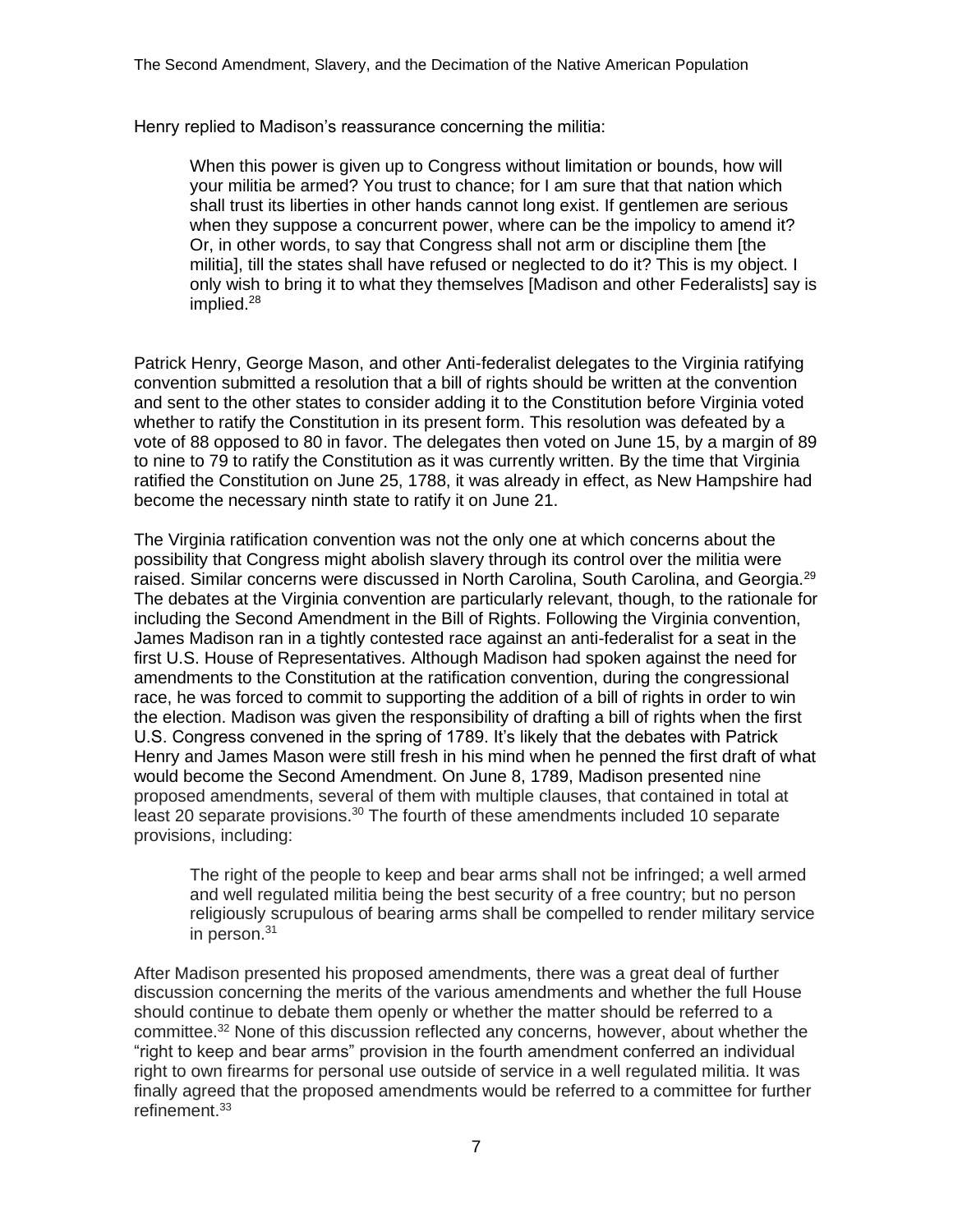A House committee was formed with one representative on the committee from each state, with Madison representing the state of Virginia. The committee brought a revised version of the amendments back to the full House for further debate on several occasions in August of 1789. Most of the debate concerning the "right to bear arms" amendment was focused on the issue of who would control the militia and whether the conscientious objector clause might be abused. Again, while there are many pages of transcripts of debates in the House concerning other aspects of the proposed amendments during this time period, there is no record of any debate as to whether there should be an amendment that conferred an individual right to bear arms outside of service in the militia.<sup>34</sup> The committee brought the amendments back to the full House one last time on August 29, 1789. The amendments were now 17 in number, but the individual amendments no longer contained multiple provisions. The fourth proposed amendment now stated:

A well regulated militia, composed of the body of the People, being the best security of a free State, the right of the People to keep and bear arms, shall not be infringed, but no one religiously scrupulous of bearing arms shall be compelled to render military service in person.<sup>35</sup>

It should be noted that the first part of the proposed fourth amendment satisfies the concerns of Patrick Henry, James Mason, and other southern anti-federalists that the federal government not be allowed to nullify the militia through neglect or by intentionally disarming it. The last part satisfies the concerns of Quakers in northern states that they not be required to render military service.

It is clear from the debates in Congress on what would become the Second Amendment that it was understood by all the members who discussed it that the "right to keep and bear arms" was directly related to service in a well regulated militia for the common defense. During all of the recorded debates on what would become the Second Amendment, from its introduction in Congress by James Madison on June 18, 1789, to the time that it was sent to the Senate for further discussion on August 29, 1789, there are 22 instances in *Gales and Seaton's History of Debates in Congress* of members of the House of Representatives speaking on the topic of a "militia."<sup>36</sup> There are also 24 recorded instances of the use of the term "bear arms," all in the context of service in a militia, or a religious objection to such service. There's not a single recorded instance during this same time period of a congressman speaking on the topic of "self-defence" (as the word, "defense," was spelled at the time) or "hunting."

After the House voted to approve the final version of the proposed amendments, the House sent the proposed amendments to the Senate for further discussion. The Senate met privately, and records of what was debated are not available. The Senate cut down the number of amendments from 17 to 12, though, and shortened the fourth proposed amendment to read:

A well regulated Militia, being necessary to the security of a free State, the right of the people to keep and bear Arms, shall not be infringed.<sup>37</sup>

The final versions of the 12 amendments were approved by two thirds of the members of both the House and the Senate on September 15, 1789, and sent to the states for ratification.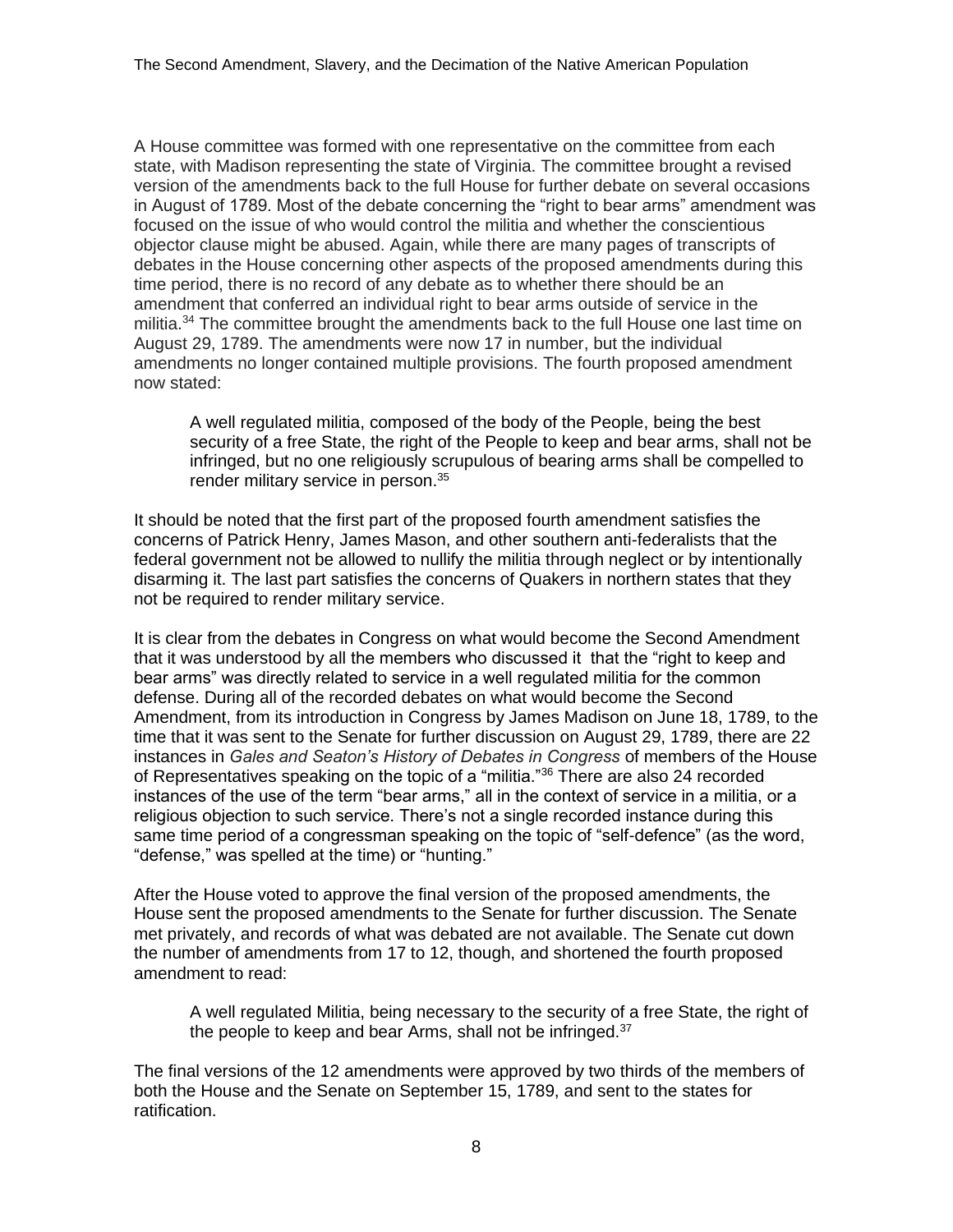There are few records of any debates at the state level concerning ratification of the proposed amendments. The first proposed amendment, dealing with how members of Congress would be apportioned, and the second proposed amendment, which would have prevented Congress from raising its own pay, failed to garner the ratification of the necessary three fourths of the states. The third proposed amendment, therefore, became the First Amendment, the fourth proposed amendment, became the Second Amendment, and so on. On December 15, 1791, Virginia became the tenth state to ratify the ten amendments, meeting the requirement for the approval of three fourths of the states necessary to add what would become known as the Bill of Rights to the U.S. Constitution.

## **B. References to slavery in the Justice Scalia's majority opinion in the Supreme Court's 2008** *Heller* **decision**

Throughout his majority opinion in *Heller*, Justice Scalia repeatedly claims that one of the purposes of the Second Amendment, if not the main purpose, was to confer an individual right to own firearms for personal self defense. In making this claim, however, Scalia studiously avoids the records of the Constitutional Convention in Philadelphia in 1887 at which the Constitution was written, the records of debates at the ratification conventions of the states, and the debates concerning the Bill of Rights itself during the First Congress. Justice Stevens comments on this feature of Scalia's majority opinion in his dissent:

Although it gives short shrift to the drafting history of the Second Amendment, the Court dwells at length on four other sources: the 17th-century English Bill of Rights; Blackstone's Commentaries on the Laws of England; postenactment commentary on the Second Amendment; and post-Civil War legislative history. All of these sources shed only indirect light on the question before us, and in any event offer little support for the Court's conclusion.<sup>38</sup>

Scalia's avoidance of the drafting history of the Constitution and the Second Amendment is ironic, given his claim of being an "originalist."<sup>39</sup> But this omission is clearly not accidental, for the records from this part of the founding era are entirely inconsistent with his claim that one of the main reasons for the inclusion of the Second Amendment in the Bill of Rights was to confer an individual right to keep and bear firearms outside of service in a well regulated militia. On the other hand, as I have shown above, the records support the thesis that the Second Amendment was included in the Bill of Rights in part – and quite possibly in large part - to reassure the southern states with large slave populations that they could keep the armed militias that were necessary to suppress slave insurrections.

Scalia briefly discusses the relationship between slavery and the Second Amendment in three sections of his majority opinion in *Heller.* In section II-D-1, "Postratification Commentary," Scalia claims:

"Antislavery advocates routinely invoked the right to bear arms for self-defense."<sup>40</sup>

This claim is false. During the Founding Era, the Quakers, who were religiously opposed to "bearing arms" (except in extraordinary cases, as I discuss below), were the most vocal opponents of slavery. Although the institution of slavery was protected in the U.S.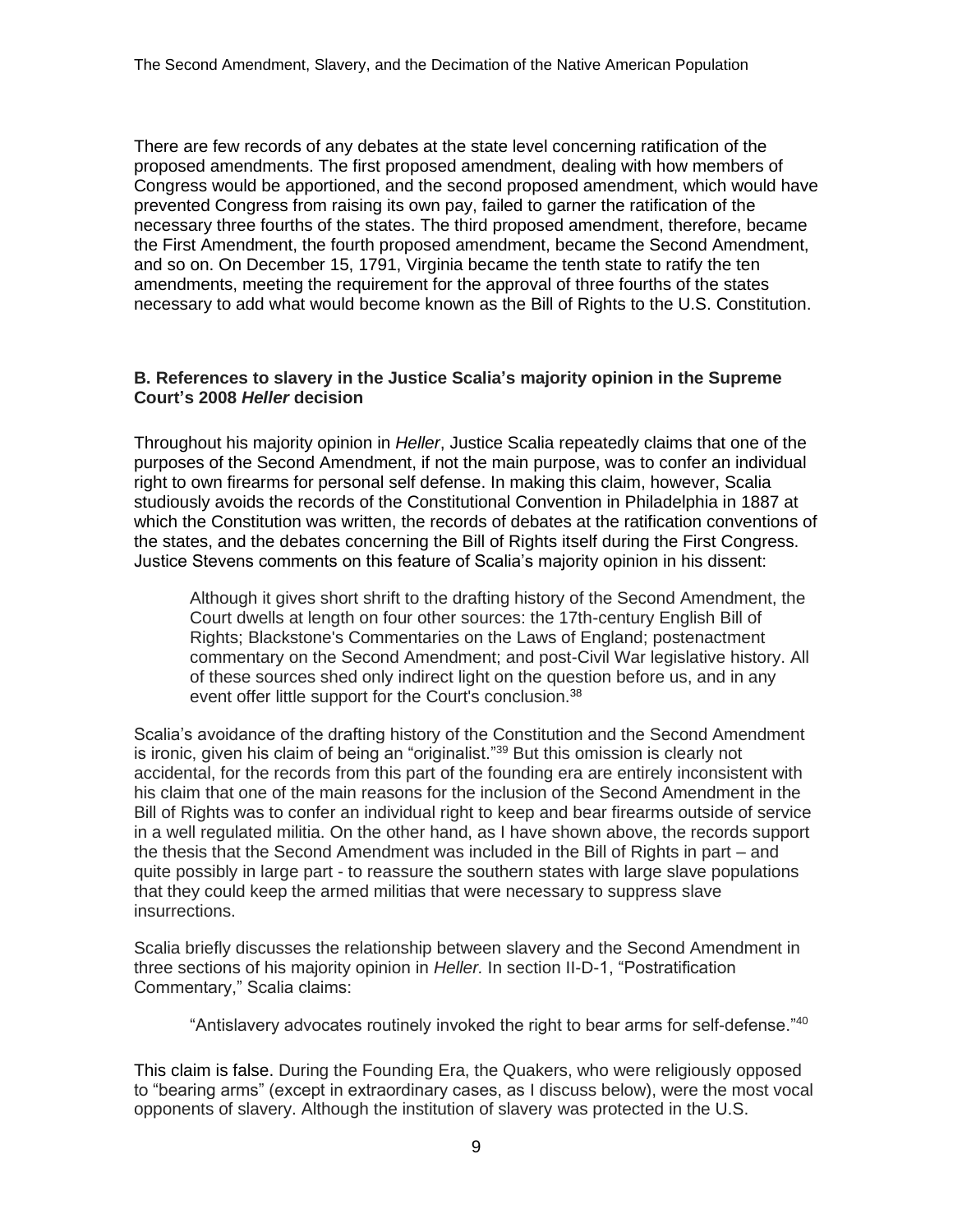Constitution, there was extensive and acrimonious debate on the issue in the U.S. House of Representatives during the first session of Congress in February and March of 1790, after Quakers from Pennsylvania, New Jersey, Delaware, Maryland, and Virginia introduced a resolution condemning slavery. $41$  There is no record of "antislavery advocates" invoking a "right to bear arms" in association with the abolition of slavery during the first Congress, including during the discussions of the Bill of Rights. Nor does Scalia provide any other example of an "antislavery advocate" who also advocated a "right to bear arms" prior to 1845, fifty-four years after the Second Amendment was ratified.

Scalia's Joel Tiffany and Lysander Spooner as the first two of his three examples of abolitionists who "routinely invoked the right to bear arms for self-defense."<sup>42</sup> Both men published treatises (Tiffany in 1845<sup>43</sup> and Spooner in 1848<sup>44</sup>) claiming, contrary to the facts cited above, that the Constitution prohibited slavery. Scalia quotes a portion of a sentence from Tiffany's treatise, implying that Tiffany supported the view that the Second Amendment conferred an individual right to own firearms for self defense. Scalia fails to acknowledge, though, that the section of Tiffany's treatise from which this partial quote is taken is entitled, "Militia."<sup>45</sup>

Scalia cites Lysander Spooner with the aside:

"see also L. Spooner, The Unconstitutionality of Slavery 116 (1845) (right enables 'personal defence')."<sup>46</sup>

The author finds Spooner's reference to the Second Amendment and "personal defence" on a different page than Scalia cites in Spooner's treatise, but once again, even in his brief aside, Scalia takes the quote out of context. In the same sentence in which Spooner states that there is a "natural right of all men 'to keep and bear arms' for their personal defense," he adds, "and more especially of any whom Congress have power to include in their militia."<sup>47</sup> Scalia also fails to mention that Spooner was an anarchist who, following the Civil War, expressed as much sympathy for the slaveholders who had lost the war as for the black slaves who had, in theory at least, been emancipated by it. Spooner wrote in a later treatise:

"On the part of the North, the war was carried on, not to liberate the slaves, but by a government that had always perverted and violated the Constitution, to keep the slaves in bondage; and was still willing to do so, if the slaveholders could be thereby induced to stay in the Union…. If it be really established, the number of slaves, instead of having been diminished by the war, has been greatly increased; for a man, thus subjected to a government that he does not want, is a slave." $48$ 

If there were any doubt that Spooner was referring to southern Whites as having become slaves as a result of the Civil War, he made this point perfectly clear later in his essay:

"The principle that the majority have a right to rule the minority, practically resolves all government into a mere contest between two bodies of men, as to which of them shall be masters, and which of them slaves; a contest, that—however bloody—can, in the nature of things, never be finally closed, so long as man refuses to be a slave."<sup>49</sup>

Scalia cites U.S. Senator Charles Sumner of Massachusetts as his third and final example of anti-slavery advocates who "routinely invoked the right to bear arms for self-defense."50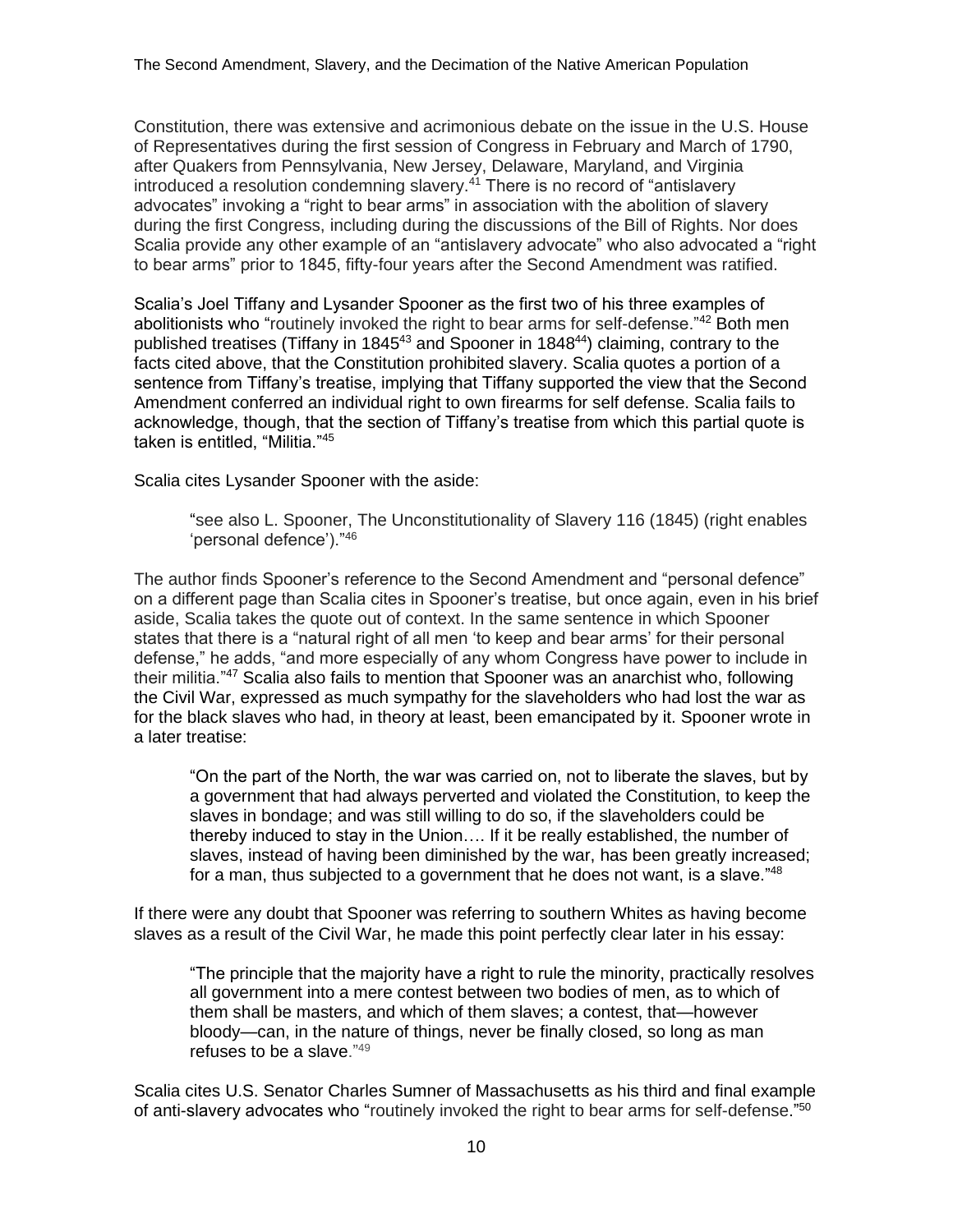Scalia quotes<sup>51</sup> the portion of Sumner's two day long speech on the floor of the Senate on May 19-20, 1856, in which Sumner stated:

"The rifle has ever been the companion of the pioneer and, under God, his tutelary protector against the red man and the beast of the forest. Never was this efficient weapon more needed in just self-defence, than now in Kansas, and at least one article in our National Constitution must be blotted out, before the complete right to it can in any way be impeached. And yet such is the madness of the hour, that, in defiance of the solemn guarantee, embodied in the Amendments to the Constitution, that 'the right of the people to keep and bear arms shall not be infringed,' the people of Kansas have been arraigned for keeping and bearing them, and the Senator from South Carolina has had the face to say openly, on this floor, that they should be disarmed—of course, that the fanatics of Slavery, his allies and constituents, may meet no impediment." 52

As usual, Scalia doesn't acknowledge the context in which Sumner made the statement quoted above. The main subject of Sumner's speech, which was published under the title, *The Crime Against Kansas,<sup>53</sup>* was the issue of whether Kansas would be admitted to the Union as a slave state or a free state. Under the terms of the Missouri Compromise of 1820, Missouri was allowed to join the Union as a slave state, balanced by the addition of Maine to the Union as a free state.<sup>54</sup> The Compromise also included the stipulation that with the exception of Missouri, all other future states that were included in the Louisiana Purchase and that were north of latitude 36 degrees 30 minutes would be admitted as free states. In 1854, though, the Kansas-Nebraska Act was passed by Congress over the strenuous objections of opponents to slavery, repealing the Missouri Compromise and replacing it with an agreement that territories seeking statehood would decide for themselves whether they wished to be admitted as free states or slave states.<sup>55</sup>

Residents of Nebraska would subsequently vote overwhelmingly in an uncontested referendum to join the Union as a free state, but there was intense political conflict, sometimes escalating into physical violence, between pro-slavery and anti-slavery advocates in Kansas. Both sides accused the other of voter fraud, including importing settlers to stuff the ballot boxes, and both sides armed themselves and engaged in voter intimidation, and in some cases, murder.<sup>56</sup> The moniker, "Bleeding Kansas," was adopted to describe the conflict.

In his lengthy speech, Senator Sumner employed the metaphor of sexual assault in describing the attempts to make Kansas a slavery state:

It is the rape of a virgin Territory, compelling it to the hateful embrace of Slavery; and it may be clearly traced to a depraved longing for a new slave State, the hideous offspring of such a crime, in the hope of adding to the power of slavery in the National Government.<sup>57</sup>

Sumner also employed sexual imagery in verbally attacking one of his main adversaries in the Senate, Senator Andrew Butler of South Carolina, who was absent from the Senate chambers on May 19 and 20 when Sumner delivered his speech. Butler had co-authored the Kansas-Nebraska bill, and he was the "Senator from South Carolina" to whom Sumner referred in the portion of his speech quoted by Scalia.<sup>58</sup> Elsewhere in his speech, Sumner said of Butler: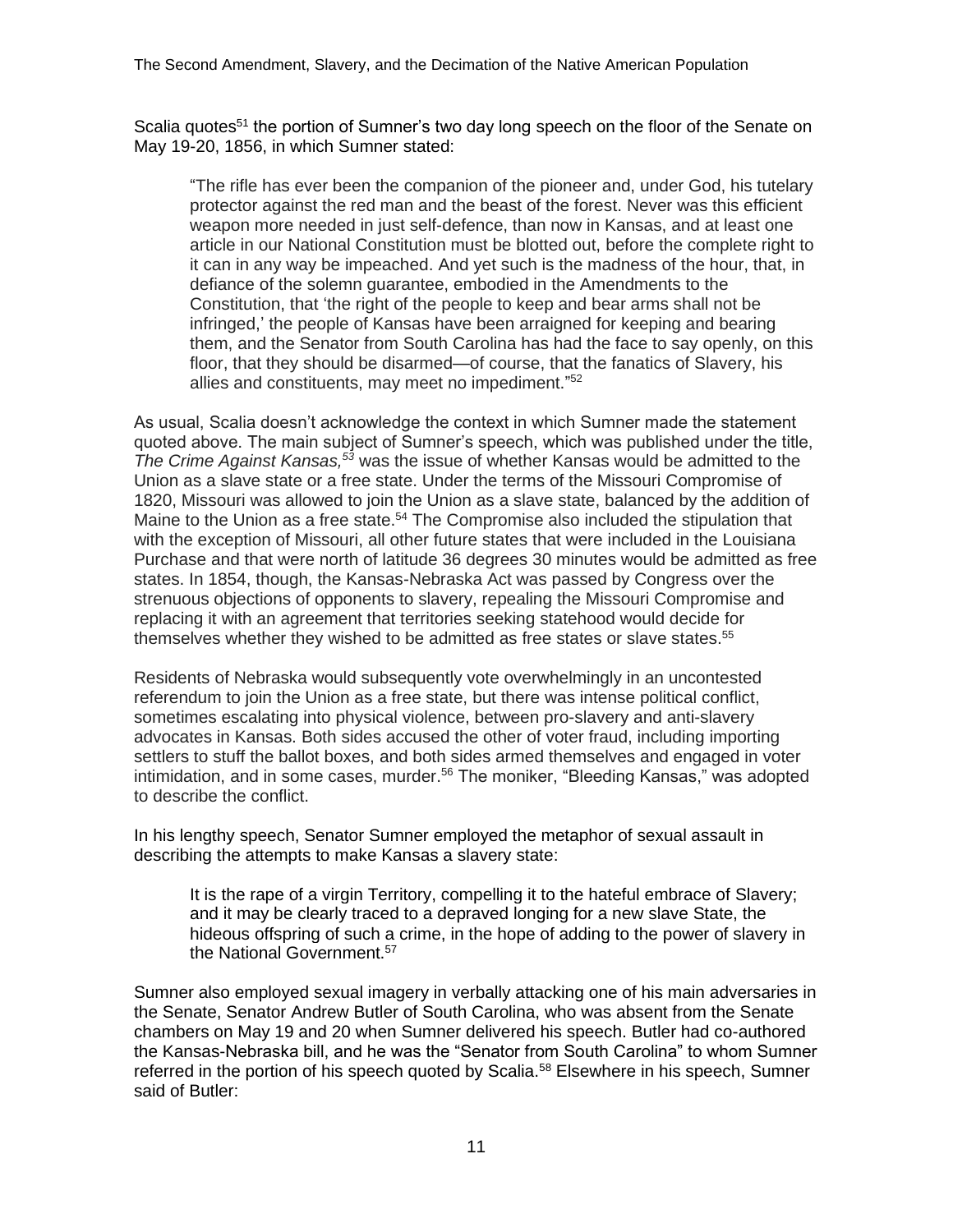The Senator from South Carolina has read many books of chivalry, and believes himself a chivalrous knight, with sentiments of honor and courage. Of course, he has chosen a mistress to whom he has made his vows, and who, though ugly to others, is always lovely to him; though polluted in the sight of the world, is chaste in his sight; I mean the harlot, Slavery.<sup>59</sup>

Near the end of his speech, Sumner included another insult to Senator Butler and South Carolina:

Were the whole history of South Carolina blotted out of existence, from its very beginning down to the day of the last election of the Senator to his present seat on this floor, civilization might lose -- I do not say how little; but surely less than it has already gained by the example of Kansas, in its valiant struggle against oppression, and in the development of a new science of emigration.<sup>60</sup>

Two days after Sumner delivered his *Crime Against Kansas* speech, as he was working at his desk in the Senate chambers after the Senate had adjourned, Senator Butler's cousin, Representative Preston Brooks of South Carolina, approached Sumner's desk and began beating Sumner over the head with a walking cane until Sumner, who had become entangled between his chair and his desk, which was affixed to the floor, lay bleeding and unconscious. Brooks not only admitted committing the assault, he boasted about.<sup>61</sup>

Brooks had at least one, and possibly two accomplices in the assault. Representative Laurence Keitt of South Carolina, who was reportedly armed with a pistol, prevented other senators from coming to Sumner's aid until Brooks had finished beating him into an unconscious state. Representative Henry Edmundson of Virginia also accompanied Brooks into the Senate chambers.<sup>62</sup>

A Senate select committee to investigate the assault referred the incident to the House for disciplinary action against Brooks, Keitt, and Edmundson.<sup>63</sup> A majority of the House, but not the necessary two thirds, voted for Brooks' expulsion. Keitt was censured, but not Edmundson. A federal court found Brooks guilty of assault and fined him \$300, but he served no time in jail. Both Brooks and Keitt resigned from the House as a manner of honor, and both were promptly re-elected after running unopposed in their respective South Carolina districts. Sumner took a three year leave of absence from the Senate to recover from his injuries.<sup>64</sup>

The statement that Scalia quotes from Sumner's *Crime Against Kansas* speech is the only time in which Sumner makes any reference to the Second Amendment, either directly or indirectly, in his entire two-day, 95 page long address. Sumner's use of the word, "arraigned," in the part of the speech quoted by Scalia was apparently used in the sense of anti-slavery advocates being criticized for carrying rifles, not actually arrested and charged with a crime. In another part of his speech, Sumner claims that the only weapons that the anti-slavery advocates in Kansas possessed were "saw-mills, tools, and books."<sup>65</sup>

South Carolina Andrew Senator Butler spoke on the floor of the Senate on June 12 and June 13, 1856, in response to Sumner's *Crime Against Kansas* speech and the attack on Sumner by Brooks.<sup>66</sup> In addition to defending his own character and the character of his cousin, Butler warned about the danger of the escalating violence in Kansas: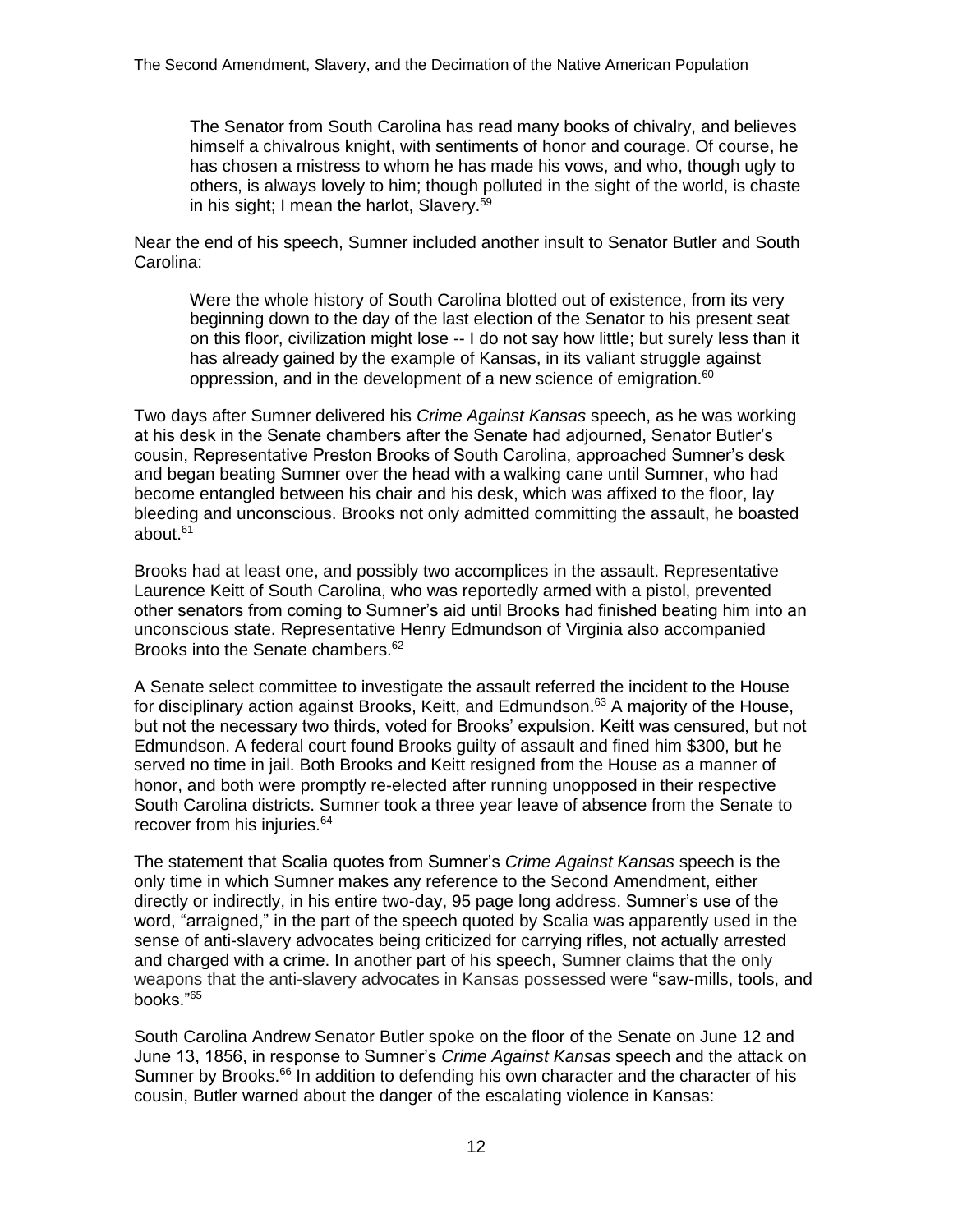"Even in my own State, I perceive that parties are being formed to go to Kansas – adventurous young men who will fight anybody. Sir, let me caution you, do not hold out to the youth of this country a temptation to go into scenes of blood. If you do this, your will commit the gravest of all controversies on earth, and the most important concerns of society, to the youth of the country, for they will go there; and the cause of a republic may be decided by the judgment of youthful impulse….God knows, as I have said, one drop of blood shed in civil strife in this country may not only dissolve this Union, but may do worse."<sup>67</sup>

Butler also spoke specifically about the dangers of the opposing sides being armed with rifles:

"Bigotry, fanaticism, and prejudice, are fatal counselors; and under the Sharpe's rifle influence they have exercised their influence on the issues of the day."<sup>68</sup>

Butler doesn't allude to the Second Amendment, either directly or indirectly, in either his March 5 or June 12-13 speeches. In the digital version of *the Complete Works of Charles Sumner*, which includes 6,944 digital pages, the term, "Second Amendment," doesn't appear once, and the terms, "right to bear arms," "right to keep and bear arms," or "right of the people to keep and bear arms," occur only three times – once in the *Crime on Kansas* speech in the excerpt Scalia quotes in his majority opinion, and twice in a speech on the Civil War presented in New York on September 9, 1863.<sup>69</sup> In the Civil War speech, Sumner's use of the term clearly refers to a collective right to maintain a military force. Given the fact that both pro-slavery and anti-slavery advocates had claimed victories in the disputed elections in Kansas and both had organized quasi-governmental militias, Sumner's use of the term, "the right of the people to keep and bear arms" in his *Crime on Kansas* speech is also just as consistent, if not more so, with a collective right interpretation of the Second Amendment than the individual right interpretation.

In summary, with regard to Scalia's claim that Charles Sumner was an example of "Antislavery advocates" who "routinely invoked the right to bear arms for self-defense," Sumner, who was indeed the epitome of an anti-slavery advocate during his entire political career, invoked the term, "right to bear arms," or some derivation of it, only three times in a collection of 6,994 digital pages of his writings and speeches, with the *Crime on Kansas* speech being the only case in which he used the term in relation to the issue of slavery. Even in that single example, his use of the term, "the right of the people to keep and bear arms," did not clearly indicate that he viewed the Second Amendment as conferring and individual right to own firearms unrelated to service in a militia.

The chain of events between the adoption of the Kansas-Nebraska Act and the Civil War, including the speeches of both Senators Sumner and Butler, should serve as a warning to any astute observer of the danger of a highly armed citizenry to democratic processes and to the right of the people to life, liberty, and the pursuit of happiness. It is disingenuous, to say the least, for Justice Scalia to cite the excerpt from Sumner's speech in support of his claim that the Second Amendment should be viewed as conferring an individual right for civilians to keep and bear arms outside of service in a well regulated militia.

As I have shown, there is no credible evidence to support Justice Scalia's claim that during the era between the ratification of the Second Amendment and the Civil War, "Antislavery advocates routinely invoked the right to bear arms for self-defense." I have also shown that during the time that the Constitution and Bill of Rights were being written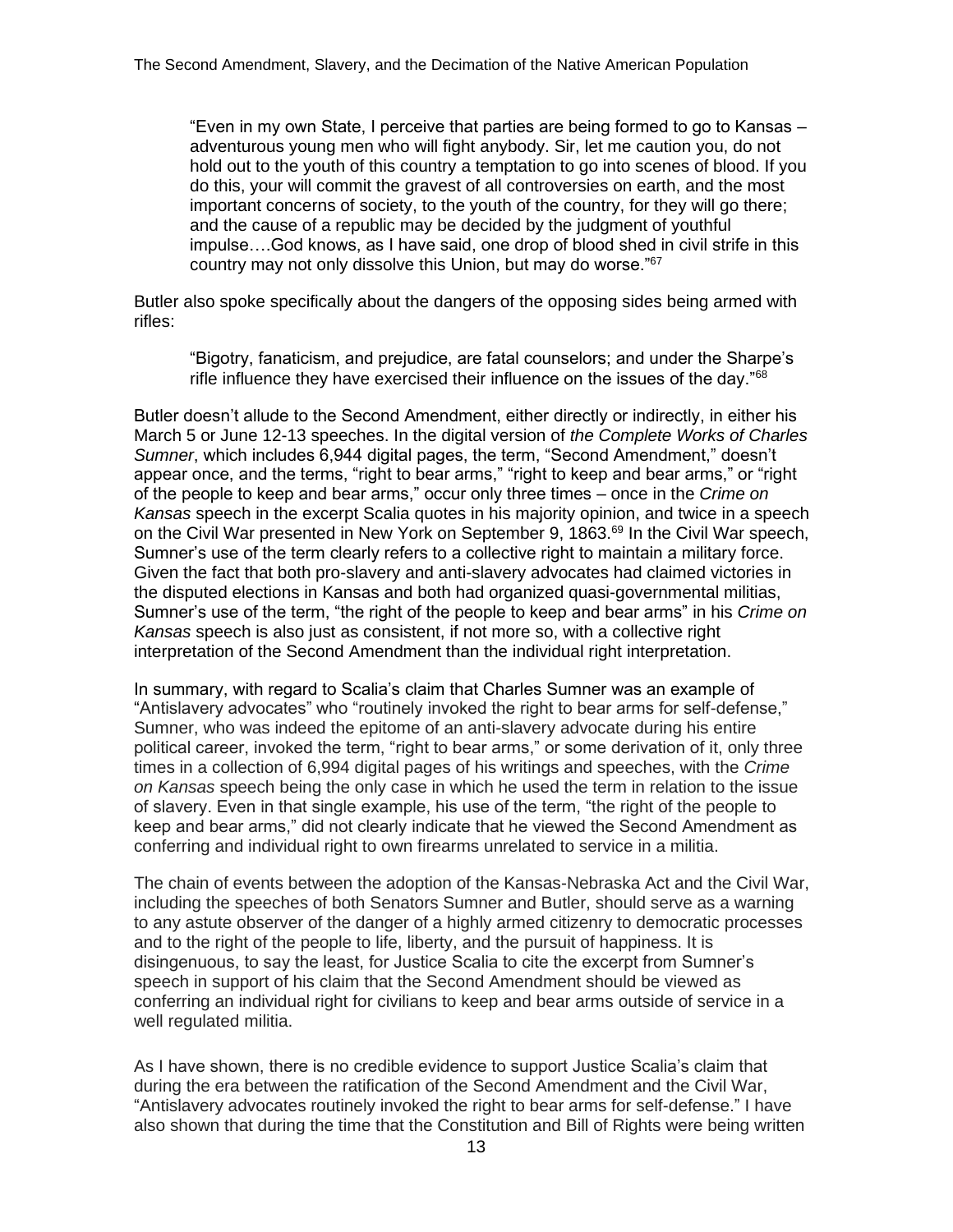and debated, pro-slavery advocates from southern states were among the most vocal advocates for the right of states to maintain armed militias under state control. In his majority opinion, Scalia provides - though doesn't acknowledge – multiple examples of pro-slavery advocates who were also strong advocates of a "right to bear arms" - whether it be an individual right or a collective one - during the "postratification" period.

Earlier in Section II-D-1, Scalia cites "St. George" Tucker as his first example in support of his claim that:

"Three important founding-era legal scholars interpreted the Second Amendment in published writings. All three understood it to protect an individual right unconnected with militia service."<sup>70</sup>

I dispute Scalia's claim that Tucker clearly supported the individual right interpretation of the Second Amendment, but I do acknowledge that Tucker spoke of "the right of the people to keep and bear arms" in exalted terms. Scalia fails to note, however, that Tucker was a slave owner and an apologist for slavery. In the paragraph from which Scalia takes an excerpt in support of his claim that Tucker supported an individual right "to repel force by force,"71 Tucker writes:

"Slaves, only, where slavery is tolerated by the laws, are excluded from social rights. Society deprives them of personal liberty, and abolishes their right to property; and, in some countries, even annihilates all their other natural rights: the life of the slave, in divers parts of the world, being held by a tenure, altogether a precarious as the ox he ploughs with."<sup>72</sup>

There's no indication in the text that precedes or follows the above statement that Tucker was offering this commentary as a criticism of slavery. Tucker was stating that slaves had no more rights than oxen as a fact of nature.

The second section his majority opinion in which Scalia makes reference to slavery is in section II-D-2, "Pre-Civil War Case Law." The second case that Scalia cites in support of his claim in his section that nineteenth century cases that address the Second Amendment "universally support an individual right unconnected to militia service" is the case of *Johnson v. Tompkins*. <sup>73</sup> Scalia writes in his majority opinion:

"Even clearer was Justice Baldwin. In the famous fugitive-slave case of *[Johnson](https://scholar.google.com/scholar_case?about=16216331119150672572&q=district+of+columbia+v+heller&hl=en&as_sdt=2006)  v. Tompkins,* [13 F. Cas. 840, 850, 852 \(CC Pa. 1833\),](https://scholar.google.com/scholar_case?about=16216331119150672572&q=district+of+columbia+v+heller&hl=en&as_sdt=2006) Baldwin, sitting as a Circuit Judge, cited both the Second Amendment and the Pennsylvania analogue for his conclusion that a citizen has 'a right to carry arms in defence of his property or person, and to use them, if either were assailed with such force, numbers or violence as made it necessary for the protection or safety of either.'"<sup>74</sup>

Like *Cruikshank* and *Dred Scott, Johnson v. Tompkins* should rank among the worst Supreme Court decisions in U.S. history. The principle established by Justice Baldwin's decision in *Johnson v. Tompkins* was not that the Second Amendment confers an individual right to own firearms for personal protection, but rather that any white person could forcibly abduct any black person with impunity by claiming that the black person was a runaway slave, even in a state like Pennsylvania which was founded by Quakers.

The case of *Johnson v. Tompkins* involves a black man, identified in Baldwin's decision only as "negro Jack," who fled from New Jersey to Pennsylvania in 1822. Jack had been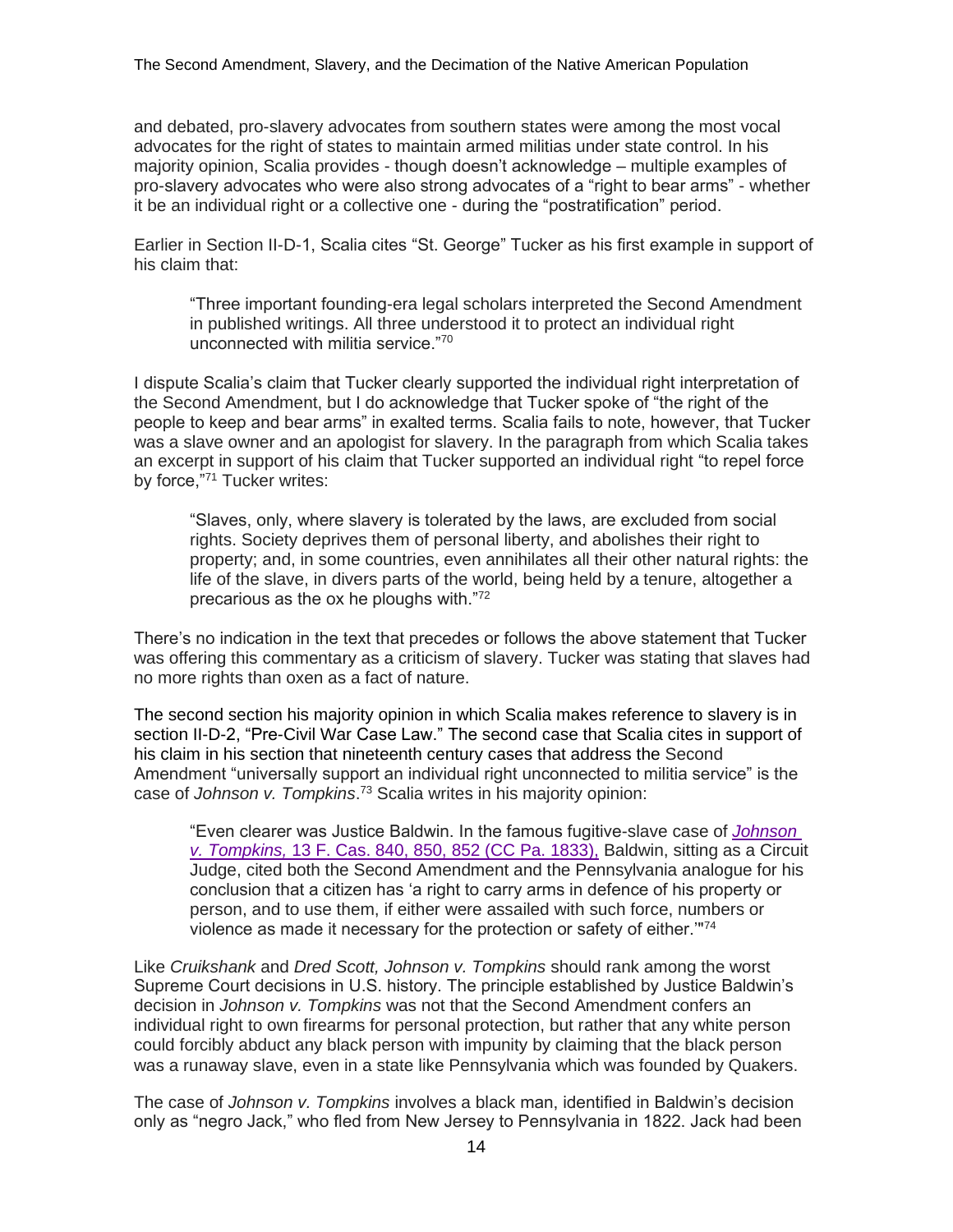a slave up to age 30, but he claimed that he had been freed by the will of a former master and was being held in captivity illegally in New Jersey by Caleb Johnson. Jack got a job in Montgomery County in Pennsylvania. On Sunday, October 20, 1822, Johnson and three accomplices crossed the Delaware River into Pennsylvania. They gained entry into the residence in which Jack was living on false pretenses, and they were initially successful in forcibly abducting him. As they were heading back to New Jersey, though, an angry group of local residents accosted them and demanded that they release Jack unless they could prove that he was their slave. Johnson and his accomplices and the angry crowd reached an agreement that they would go that Sunday evening to the home of a Montgomery County Judge, Justice McNeil, where Johnson would plead his case that he legally owned Jack and was entitled to forcibly take him back to New Jersey. After hearing Johnson's arguments, which included no proof that he owned Jack, Justice McNeil ordered the local justice of the peace, Justice Tompkins, and the local constable, Silas Roney, to arrest Johnson and take him to jail pending further hearings on the matter. After a lengthy trial, Johnson and his three accomplices were acquitted of committing any crime, and Jack, who, not surprisingly, was unable to provide documentation that he had been freed in the will of a previous owner, was returned to the status of a slave under Johnson's ownership. Johnson subsequently sued Justice Tompkins and Montgomery County officials for false arrest and imprisonment. Defendants Tompkins *et al* were represented by William Rawle, who Scalia falsely claims in Section II-D-1 to be an important founding-era legal scholar who interpreted the Second Amendment as conferring an "individual right unconnected with militia service."75 Justice Baldwin ruled in favor of Johnson and awarded him \$4,000 (approximately \$120,000 current U.S. dollars) in compensation, including punitive damages.

The Second Amendment was not directly at issue in *Johnson v. Tompkins,* but in handing down his opinion, Baldwin referenced both the Second Amendment and the 1776 Pennsylvania Constitution and Declaration of Rights. Baldwin also cited the portions of the Pennsylvania Constitution and the U.S. Constitution dealing with property rights. Baldwin stated:

"The first section of the bill of rights in the constitution of Pennsylvania declares 'that all men have the inherent and indefeasible right of enjoying and defending life and liberty, of acquiring, possessing and protecting property,' 'that no man can be deprived of his liberty or property but by the judgment of his peers, or the law of the land.' Section 9 [*sic*]. That the right of citizens to bear arms in defence of themselves and the state, shall not be questioned. Section 21 [*sic*]…. The second amendment [to the U.S. Constitution] provides, 'that the right of the people to keep and bear arms shall not be infringed.' The sixth [amendment to the U.S. Constitution], 'that no man shall be deprived of liberty or property without due process of law.'"

Baldwin also referenced Article IV, Section 2, Clause 3 of the U.S. Constitution, which states:

"No Person held to Service or Labour in one state, under the Laws thereof, escaping into another, shall, in Consequence of any Law or Regulation, be discharged from such Service or Labour, but shall be delivered up on Claim of the Party, to whom such Labour or Service shall be due."

In his majority opinion in *Heller,* Scalia usually employs an ellipsis to replace the portions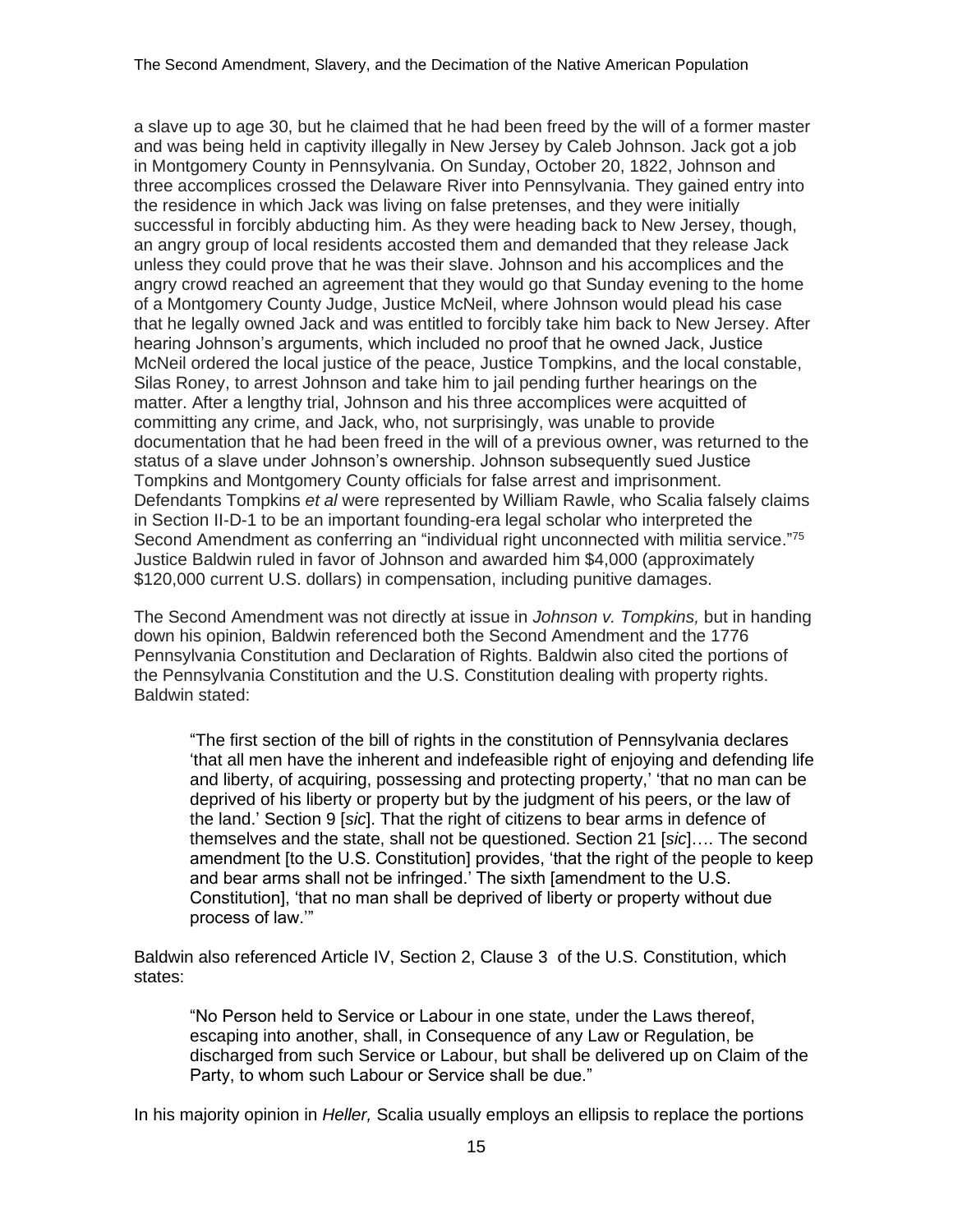of statements that refute the point he is trying to make when he quotes historical records out of context. In the case of his quote from Baldwin's decision in *Johnson v. Tompkins,*  though, there's no ellipsis preceding the quotation, "a right to carry arms in defence of his property or person, and to use them, if either were assailed with such force, numbers or violence as made it necessary for the protection or safety of either."<sup>76</sup> Scalia's failure to use an ellipsis in this case may have been a Freudian slip. Here's the full sentence, with just the portion quoted by Scalia highlighted by us in italics:

"Jack was the property of the plaintiff, who had a right to possess and protect his slave or servant, whom he had a right to seize and take away to his residence in New Jersey by force, if force was necessary, he had a right to secure him from escape, or rescue by any means not cruel or wantonly severe—he had *a right to carry arms in defence of his property or person, and to use them, if either were assailed with such force, numbers or violence as made it necessary for the protection or safety of either*; he had a right to come into the state and take Jack on Sunday, the act of taking him up and conveying him to [a nearby town] was no breach of the peace, if not done by noise and disorder, occasioned by himself or his party—and their peaceable entry [on false pretenses] into the house of [his employer] was lawful and justifiable, for this purpose in doing these acts they were supported by laws which no human authority could shake or question."<sup>77</sup>

*Johnson v. Tompkins* was not the first time that Baldwin had issued an opinion related to slavery. As a Supreme Court justice, Baldwin wrote a dissenting opinion in the 1841 case of *Groves v. Slaughter,* which blocked the transport of slaves for sale across state lines. In his dissent, Baldwin wrote:

"Other judges consider the Constitution as referring to slaves only as persons, and as property, in no other sense than as persons escaping from service; they do not consider them to be recognized as subjects of commerce, either "with foreign nations," or "among the several states;" but I cannot acquiesce in this position…. That I may stand alone among the members of this Court, does not deter me from declaring that I feel bound to consider slaves as property, by the law of the states before the adoption of the Constitution, and from the first settlement of the colonies; that this right of property exists independently of the Constitution, which does not create, but recognizes and protects it from violation, by any law or regulation of any state, in the cases to which the Constitution applies."<sup>78</sup>

Baldwin was also the sole dissenting Supreme Court justice in the 1841 case of *United*  States v. Amistad.<sup>79</sup> Although he didn't write a dissenting opinion in this case, Baldwin was the only justice who disagreed that the Africans who overpowered their captors on the slave ship, *Amistad,* and who were subsequently rescued by a U.S. Navy vessel off the coast of Long Island, should be considered to be free men and not returned to the captivity of slave traders.

In summary, rather than supporting Scalia's view that the Second Amendment was intended to confer an individual right to own firearms for self defense, the full text of Baldwin's decision in *Johnson v. Tompkins* provides an example of a member of the judiciary misrepresenting the Second Amendment in order to promote the practice of slavery.

Scalia also cites the 1846 case of *Nunn v. State* In section II-D-2 in support of his claim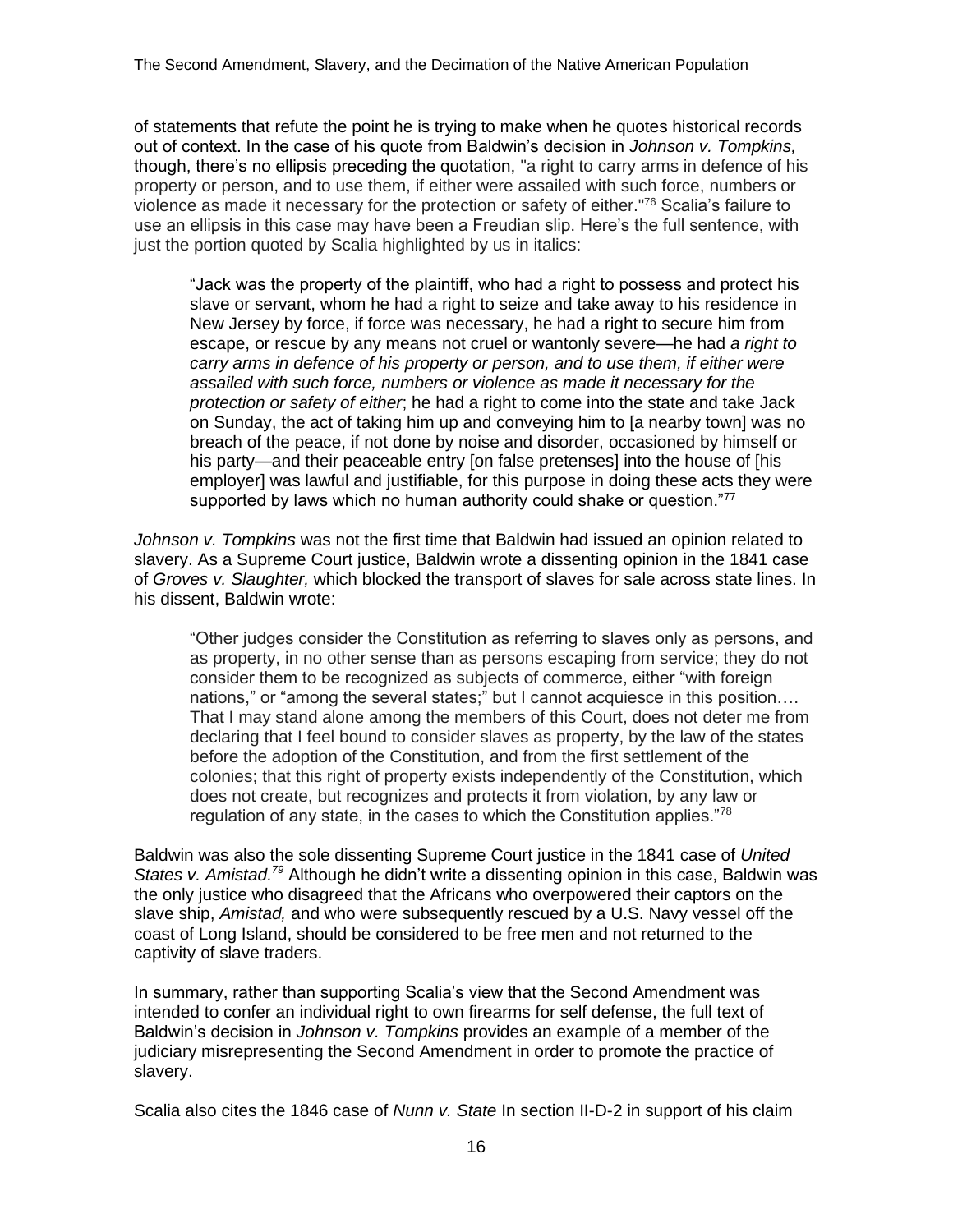that nineteenth century cases that address the Second Amendment "universally support an individual right unconnected to militia service."<sup>80</sup> *.* In this case, Hawkins H. Nunn, a white citizen of Georgia, was indicted by a grand jury for possession of a pistol in violation of an 1837 Georgia law entitled, "An Act to guard and protect the citizens of this State against the unwarrantable and too prevalent use of deadly weapons." The act stated:

". . . it shall not be lawful for any merchant, or vender of wares or merchandize in this State, or any other person or persons whatsoever, to sell, or offer to sell, or to keep, or to have about their person or elsewhere, any of the hereinafter described weapons, to wit: Bowie, or any other kinds of knives, manufactured and sold for the purpose of wearing, or carrying the same as arms of offence or defense, pistols, dirks, sword canes, spears, &c., shall also be contemplated in this act, save such pistols as are known and used as horseman's pistols, &c."<sup>81</sup>

Nunn appealed his indictment to the Georgia Supreme Court on the basis that the 1837 Georgia weapons act violated the Second Amendment. In his majority opinion, Justice Joseph Henry Lumpkin agreed in part, and dismissed the indictment against Lumpkin. Scalia quotes<sup>82</sup> the portion of Lumpkin's majority opinion in which he states:

"The right of the whole people, old and young, men, women, and boys, and not militia only, to keep and bear *arms* of every description, and not *such* as are merely used by the *militia,* shall not be *infringed,* curtailed, or broken in upon, in the smallest degree; and all this for the important end to be attained: the rearing up and qualifying a well-regulated militia, so vitally necessary to the security of a free State. Our opinion is, that any law, State or Federal, is repugnant to the Constitution, and void, which contravenes this *right,* originally belonging to our forefathers, trampled under foot by Charles I. and his two wicked sons and successors, re-established by the revolution of 1688, conveyed to this land of liberty by the colonists, and finally incorporated conspicuously in our own *Magna Charta!"*

The hyperbole, inaccuracies, and internal contradictions within this statement seem to us to be self-evident, but Scalia states, with regard to the above excerpt from *Nunn*:

"Its opinion perfectly captured the way in which the operative clause of the Second Amendment furthers the purpose announced in the prefatory clause, in continuity with the English right."83

Scalia doesn't mention the first sentence of the following paragraph, in which Lumpkin states that a ban on the concealed carry of lethal weapons is not unconstitutional:

We are of the opinion, then, that so far as the act of 1837 seeks to suppress the practice of carrying certain weapons *secretly,* that it is valid, inasmuch as it does not deprive the citizen of his *natural* right of self-defence, or of his constitutional right to keep and bear arms.<sup>84</sup>

Nunn had not been accused of carrying a *concealed* pistol. Accordingly, the Court ordered that the indictment against him be dropped.

Scalia also fails to acknowledge that Joseph Henry Lumpkin was floridly racist, and that he exploited his position as a justice of the Georgia Supreme Court to become one of the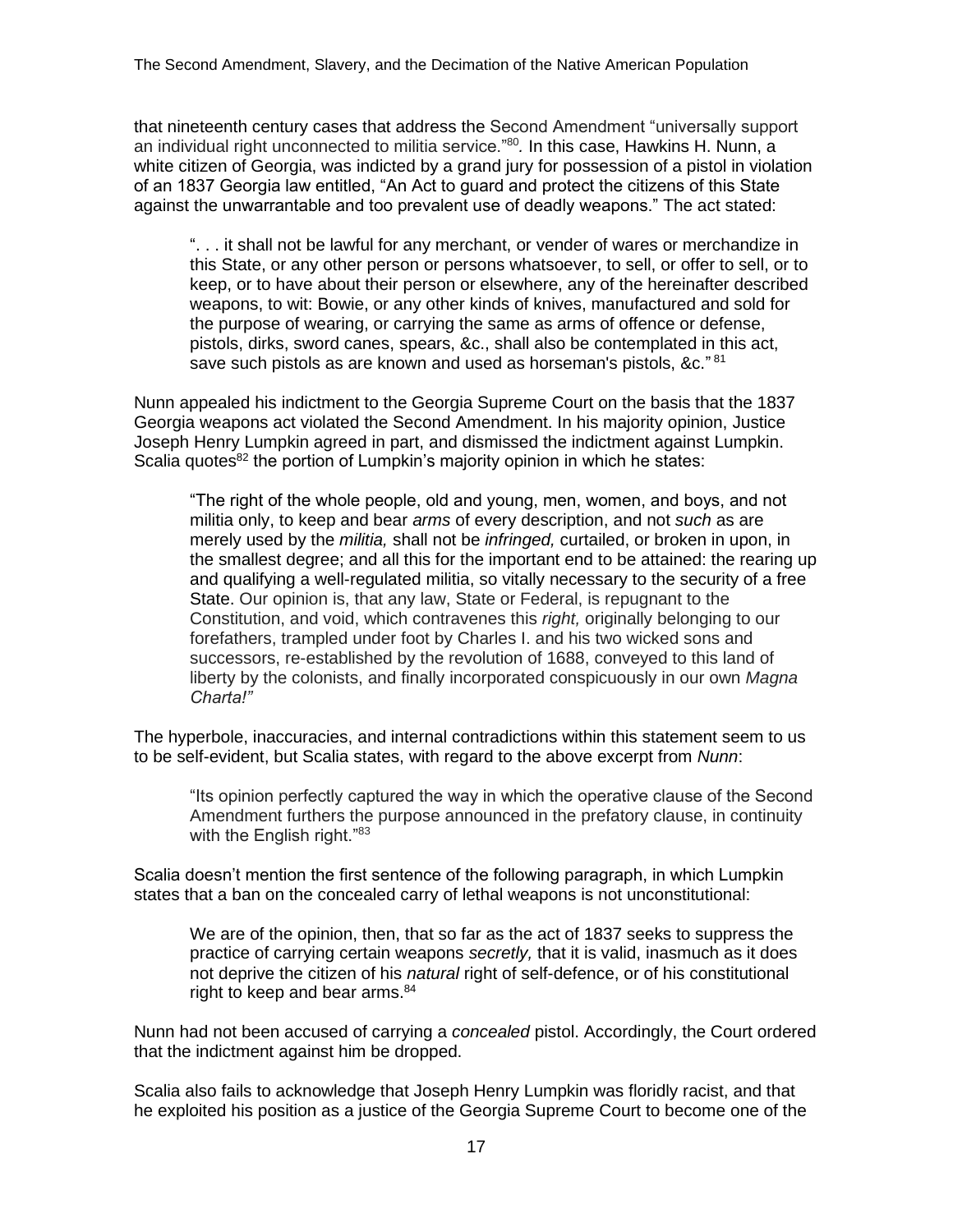South's most ardent and recognizable proponents of slavery.<sup>85</sup> It is only in this context that the excerpt that Scalia quotes from Lumpkin's majority opinion in *Nunn v. State* can be reasonably understood. It obviously makes no sense from the point of view of maintaining a well regulated militia that would be competent to repel foreign invaders for men, women, and children to walk around openly carrying Bowie knives, pistols, dirks, sword canes, spears, and other weapons "not *such* as are merely used by the militia." And of course, the right of the "the whole people to keep and bear arms of every description" did not extend to slaves or even free Blacks. The Georgia Supreme Court had ruled in 1848, while Lumpkin was on the Court, "Free persons of color have never been recognized here as citizens; they are not entitled to bear arms, vote for members of the legislature, or to hold any civil office."<sup>86</sup> Lumpkin's majority opinion makes perfect sense, though, if the purpose of white men, women, and children openly carrying lethal weapons is to intimidate Blacks and keep slaves in subjugation.

There is little doubt from Lumpkin's other published writings, including other court decisions, that preserving the institution of slavery was foremost in Lumpkin's mind when he wrote the opinion in *Nunn v. State.* In a letter to Georgia Congressman Howell Cobb in 1849, Lumpkin wrote:

I believe at this very moment that the institution [of slavery] stands upon a firmer basis than it ever has done since the formation of the Republic. Had the Abolitionists let us alone we should have been guilty, I verily believe, of political and social suicide by emancipating the African race, a measure fatal to them, to ourselves, and to the best interest of this Confederacy and of the whole world. The violent assaults of these fiends have compelled us in self defense to investigate this momentous subject in all of its bearings, and the result has been a firm and settled conviction that duty to the slave as well as to the master forbids that the relation should be disturbed; **. .** there is but one mind among the whole of our people upon this subject.<sup>87</sup>

In writing the majority opinion for the Georgia Supreme Court in the 1854 case of Cleland v. Waters, which involved interpretation of a will that expressed the wish of the deceased party to free his slaves, Lumpkin included *dicta* in which he railed against northern abolitionists, writing:

And notwithstanding the persevering efforts which have been made by the fanatics of the North to jeopardy [*sic*] the-safety of our people — rob them of their property — desecrate and disregard their constitutional rights, and violate and harrass [*sic*] their domestic peace, it is truly gratifying to contemplate the justice, wisdom and moderation of our Legislature, respecting slaves and free persons of color. All the cruel attempts of, these infuriated incendiaries have, hitherto, utterly failed to influence our people to forget their duty to themselves and this dependent race....<sup>88</sup>

In a similar case in 1855, Lumpkin boasted:

We have, in this State [of Georgia], the most stringent Statutes which the ingenuity of our wisest statemen could devise, to prevent domestic manumission [granting freedom to slaves].<sup>89</sup>

In still another case in 1856, Lumpkin referred to laws barring southern whites from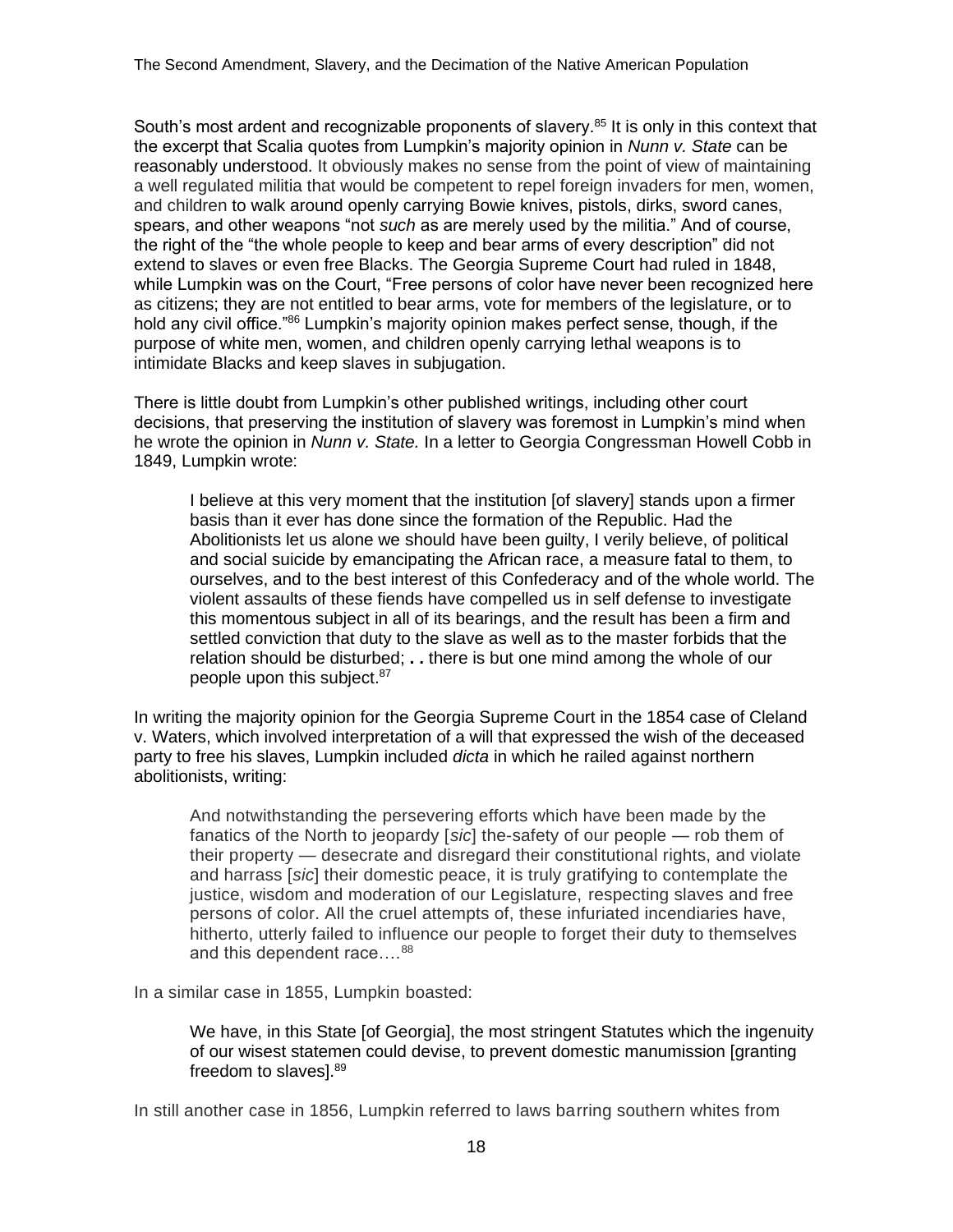bringing slaves with them when they visited northern states as a "fungus" that had been "engrafted upon their Codes by the foul and fell spirit of modern fanaticism." <sup>90</sup> He also wrote in this case:

Slavery is a cherished institution in Georgia - founded in the Constitution and laws of the United States; in her own Constitution and laws, and guarded, protected and defended by the whole spirit of her legislation; approved by her people; intimately interwoven with her present and permanent prosperity.<sup>91</sup>

As one final example of Lumpkin's extreme, pro-slavery bias, I'll quote from a report that he wrote for the Georgia legislature in 1850 on the topic of law reform. The legislature had not asked for a commentary on slavery, but Lumpkin apparently felt compelled to address the issue nevertheless. He wrote:

The conscience of the whole South, after having been thoroughly aroused to the most earnest and intense investigation of this subject by the merciless and unremitting assaults of our relentless foes, has become thoroughly satisfied that this institution [slavery] - like government itself - is of God. That being recognized and regulated by the Decalogue [Ten Commandments], it will, we have every reason to believe, be of perpetual duration. That it subserves the best interests of both races, and that we will preserve and defend it at any and all hazards.<sup>92</sup>

Scalia statement that Lumpkin's majority opinion in *Nunn v. State* "perfectly captured" his own argument regarding the proper interpretation of the Second Amendment should be an embarrassment to the entire Supreme Court. Like Justice Baldwin's decision in *Johnson v. Tompkins,* rather than supporting Scalia's view that the Second Amendment was intended to confer an individual right to own firearms for self defense, Lumpkin's decision in *Nunn v. State* provides another example of a member of the judiciary misrepresenting the Second Amendment in order to promote the practice of slavery.

It's noteworthy that Scalia doesn't mention *Dred Scott* in support of his claim that nineteenth century cases that address the Second Amendment "universally support an individual right unconnected to militia service." In his majority opinion in the 1857 case of *Dred Scott v. Sandford,* Chief Justice Roger Taney indicated just as clearly as Justice Baldwin in *Johnson v. Tompkins,* and far more clearly than Justice Lumpkin in *Nunn v. State,* that he believed that the Second Amendment conferred an individual right to own guns unrelated to service in a well regulated militia. In writing for the majority, Taney included, among the infamous "parade of horribles" that would result if Blacks were ever given the status of citizens, "the right to keep and bear arms."<sup>93</sup> Scalia clearly did not want his majority opinion in *Heller* to be associated with what is widely regarded as the worst, and most racist, Supreme Court decision in U.S. history. In citing the decisions in *Johnson v. Tompkins* and *Nunn v. State*, though, Scalia is citing the opinions of justices who were every bit as racist as Taney, and decisions that, although not nearly as well known or as broad in scope as *Scott v. Sandford,* were just as egregiously wrong.

The third section of Scalia's majority opinion in which he references slavery is in Section II-D-3, "Post-Civil War Legislation."<sup>94</sup> In this section, Scalia cites a joint congressional report that "decried:"

"[I]n some parts of [South Carolina,] armed parties are, without proper authority, engaged in seizing all fire-arms found in the hands of the freedmen. Such conduct is in plain and direct violation of their personal rights as guaranteed by the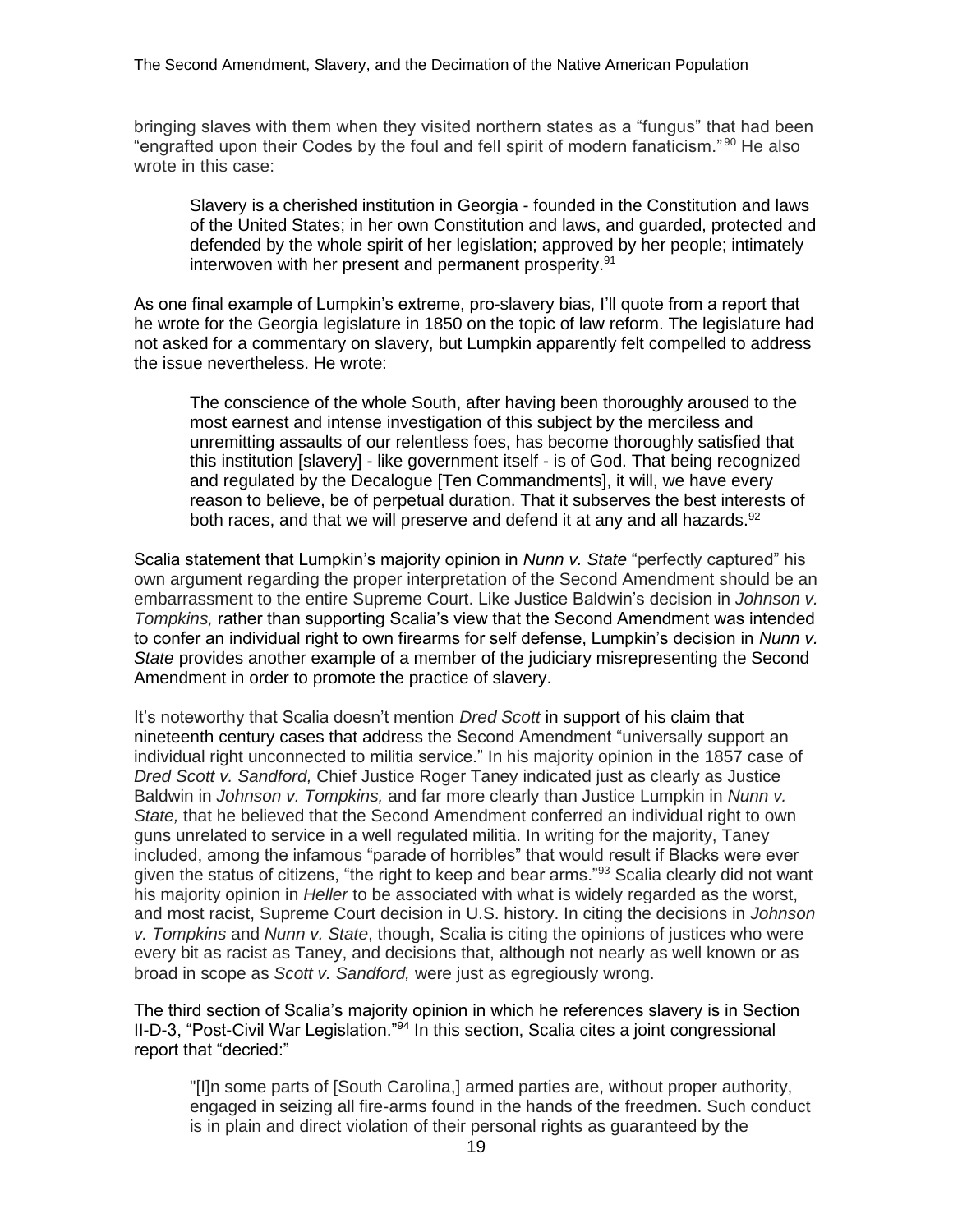Constitution of the United States, which declares that 'the right of the people to keep and bear arms shall not be infringed.'"<sup>95</sup>

Scalia cites the Freedmen's Bureau Act of 1866 and the Civil Rights Act of 1871 that were intended to guarantee the rights of freed slaves and other Blacks, including a right "to keep and bear arms."<sup>96</sup> Scalia concludes this section of his majority opinion with the statement:

"It was plainly the understanding in the post-Civil War Congress that the Second Amendment protected an individual right to use arms for self-defense."

Without going into detail whether the acts of Congress and reports to which Scalia refers in this section of his majority opinion support his concluding statement, I'd like to point out some glaring omissions. The first is that although Scalia includes section II-D-2 on "Pre-Civil War Case Law," there's no section in his majority opinion on "Post-Civil War Case Law." As I've noted above, in *United States v. Cruikshank<sup>97</sup>* in 1876 and in *Presser v. Illinois<sup>98</sup>* in 1886, the Supreme Court ruled that the Second Amendment did not confer an individual right to own guns.

A second glaring omission is the lack of any discussion concerning why freed slaves and other Blacks needed guns for self defense. Who composed the "armed parties" that "without proper authority" were terrorizing Blacks in the South, and how was it that they were armed? The answer, of course, is obvious. The Civil Rights Act of 1871 to which Scalia refers was also called the "Ku Klux Klan Act,"<sup>99</sup> and members of the Klan and other similar organizations were invoking their own "Second Amendment rights" to arm themselves in "self defense" against Blacks. Even when Blacks organized into militia like organizations, they were no match for Klan members who were far better armed – many of them being former Confederate soldiers who had retained their weapons from the war and probably more importantly, far better positioned in the political-social hierarchy of the South. The Ku Klux Klan would continue to wage an armed reign of terror against Blacks for almost a century after the Civil War.<sup>100</sup>

In a report that U.S. Attorney Daniel Corbin prepared for President Grant after investigating the situation in the South in 1871, Corbin described "a catalogue of crimes probably never surpassed, if equaled, in the history of any country."<sup>101</sup> These crimes were facilitated, not prevented, by a highly armed citizenry. This is not the kind of future that we at Americans Against Gun Violence envision for American society. I find it deeply troubling that Scalia cites quotations taken out of context from this dark period as evidence in support of his argument that the Second Amendment was intended to confer a broad individual right to own guns.

### **C. Historical evidence linking the Second Amendment to the decimation of the Native American population**

The relative degree to which the dramatic reduction in the Native American population was due to the spread of diseases, either intentionally or unintentionally, from European settlers to immunologically naive Native Americans; to the displacement of Native Americans from livable habitat; and to intentional acts of physical violence by Europeans against Native Americans, is a matter of some controversy. It is generally agreed, though, that the Native American population in North America was reduced from approximately 5 million people at the time of the first settlement by Europeans to fewer than 250,000 by the year 1900, and that many tribes and cultures were completely eliminated.<sup>102</sup> There is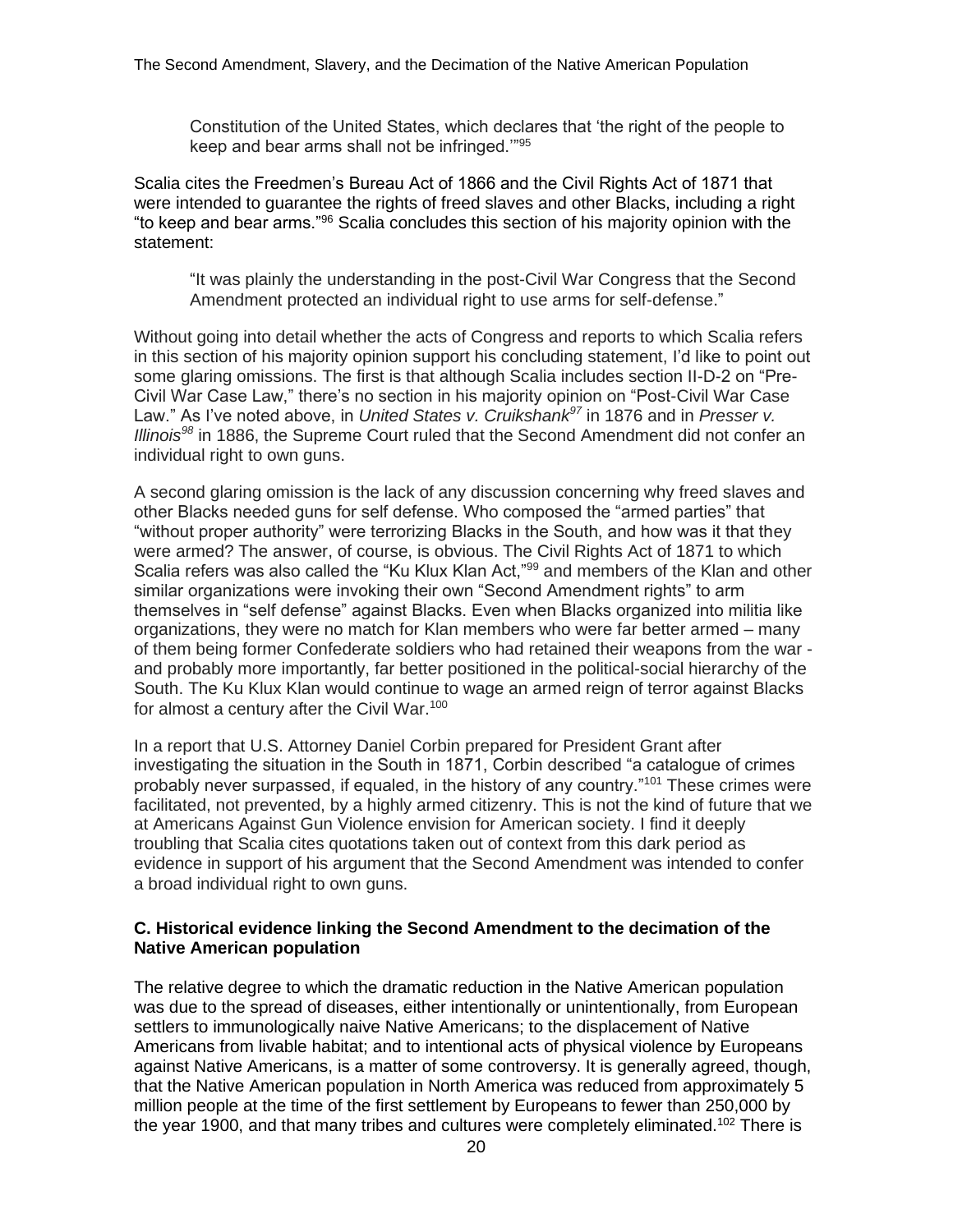also overwhelming evidence that the attitudes of the Founders and toward Native Americans were flagrantly racist; that innumerable horrific acts of violent aggression were committed against Native Americans by European settlers in the name of defense; that militias – some government controlled, others not - were often involved in these attacks; and that there was extensive overlap between proponents of a "right to bear arms" and proponents of armed aggression against Native Americans. In this section of our brief, I will present a small but representative sample of the extensive evidence from the Founding Era in support of these assertions.

European colonists rationalized displacing Native Americans from their lands through a variety of social theories. One such theory, advanced by the English philosopher, John Locke, was that cultivation of land increased its value immensely, and that as a corollary, people who took possession of land for the purpose of cultivating it were doing a favor to all mankind, even if they took the land from someone who was already living on it.<sup>103</sup> Another similar social theory was the Roman doctrine of *res nullis,* which in the case of land ownership, implies that land is not owned until it is actively cultivated. In his 1758 book, *The Law of Nations* (published in English in 1760), the Swiss born international lawyer, Emer de Vattel, applied the principle of *res nullis* to colonizing North America.<sup>104</sup>

The Second President of the United States, John Adams, echoed the philosophies of Locke and Vattel, and demonstrated his own racist views toward Native Americans, in a letter he wrote to the Boston lawyer, William Tudor, on September 23, 2018. Adams wrote:

Shall we say that a few handfuls of scattering tribes of savages have a right of dominion and property over a quarter of this globe capable of nourishing hundreds of millions of happy human beings? Why had not Europeans a right to come and hunt and fish with them?...What infinite pains have been taken and expenses incurred in treaties, presents, stipulated sums of money, instruments of agriculture, education, what dangerous and unwearied labors to convert these poor, ignorant savages to Christianity? And to what avail?<sup>105</sup>

Adams went on in the letter to also insult Muslims, Hindus, Chinese, ancient Romans, and Jews.

Thomas Jefferson, author of the Declaration of Independence and third president of the United States, demonstrated similar racist and expansionist views, though in a somewhat more subtle manner, in a letter to James Monroe on November 24, 1801:

However our present interests may restrain us within our own limits, it is impossible not to look forward to distant times, when our rapid multiplication will expand itself beyond those limits, & cover the whole Northern, if not the Southern continent with a people speaking the same language, governed in similar forms, & by similar laws: nor can we contemplate, with satisfaction, either blot or mixture on that surface.<sup>106</sup>

In 1763, King George III issued a proclamation prohibiting Europeans colonists in America from settling west of the crest of the Appalachian Mountains, approximately 200 miles west of Philadelphia. This proclamation was probably issued more out of the Crown's desire to maintain control of the colonists than to protect Native Americans. In either case, it was greatly resented by the colonists, many of whom were already living west of the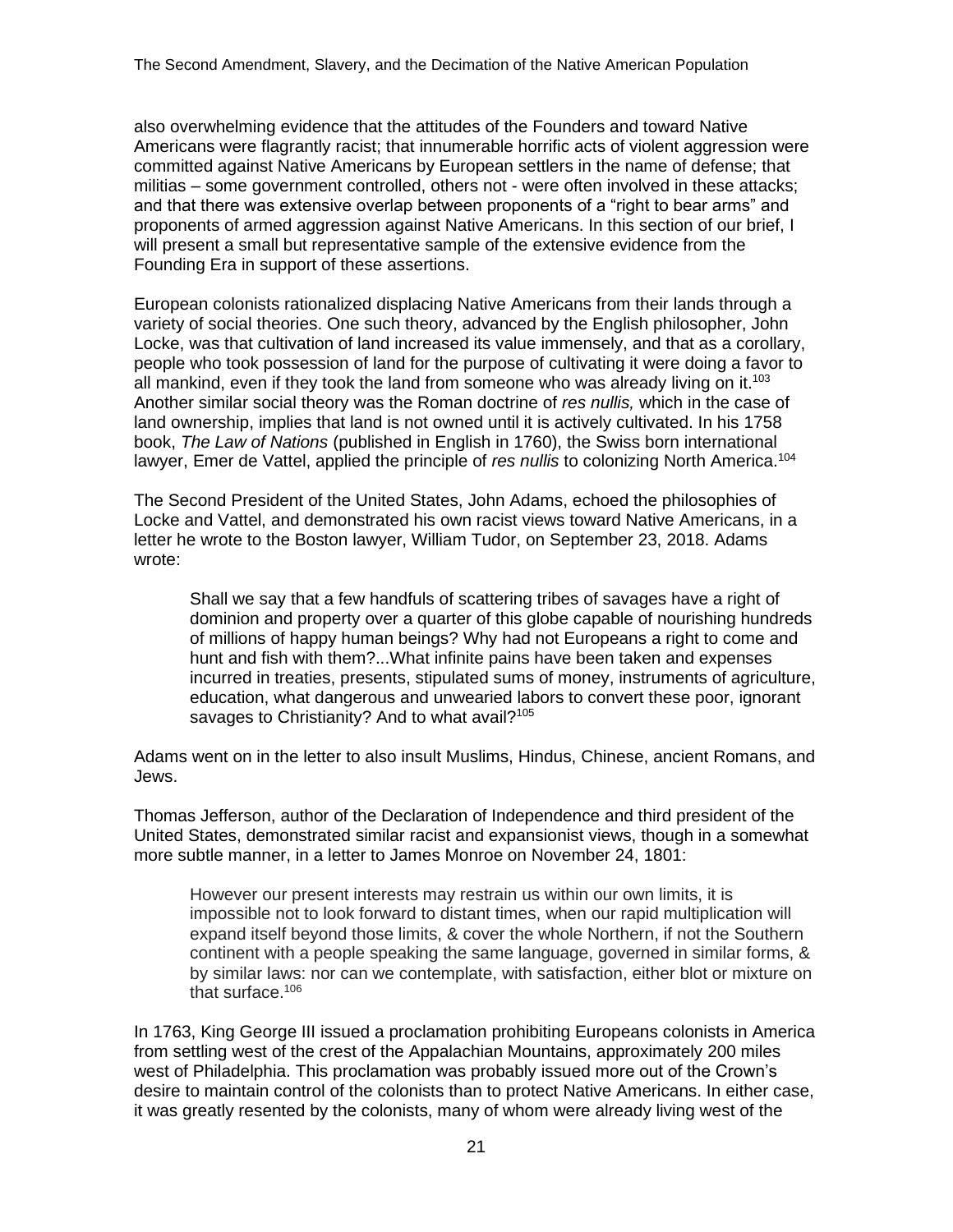proclamation line, and most of whom felt no obligation to abide by the proclamation.<sup>107</sup>

In Scalia's majority opinion in *Heller*, he places great emphasis on the fact that Pennsylvania, which was the only state to adopt a "right to bear arms" clause prior to the introduction of the Second Amendment in 1789, included the following statement in its 1776 constitution:<sup>108</sup>

That the people have a right to bear arms for the defence of themselves and the state….

In order to understand the full significance of this clause, it must be acknowledged that the inclusion of this clause in the Pennsylvania State Constitution was in keeping with demands made by an armed mob known as the "Paxton Boys" after they had committed a brutal and sadistic murder of defenseless Native Americans in western Pennsylvania.

Early on the morning of December 14, 1763, dozens of armed men from Paxton and other nearby towns murdered six sleeping Conestoga Native Americans and burned their village to the ground.<sup>109</sup> Fourteen Native Americans who survived the attack were moved by the government into protective custody in a government detention center (referred to as a "gaol" in some documents and a "work house" in others) in Lancaster, Pennsylvania. On December 27, a group of Paxton Boys broke into the detention center and brutally murdered all fourteen of the defenseless Conestogans. The massacre scene was described in graphic detail by William Henry, a Lancaster merchant and inventor, who later served as a delegate from Pennsylvania to the Continental Congress:

At about sixty or eighty yards from the gaol, we met from twenty- five to thirty men, well mounted on horses, and with rifles, tomahawks, and scalping knives, equipped for murder. I ran into the prison yard, and there, O what a horrid sight presented itself to my view! - Near the back door of the prison, lay an old Indian and his squaw (wife), particularly well known and esteemed by the people of the town, on account of his placid and friendly conduct. His name was Will Sock; across him and his squaw lay two children, of about the age of three years, whose heads were split with the toma- hawk, and their scalps all taken off. Towards the middle of the gaol yard, along the west side of the wall, lay a stout Indian, whom I particularly noticed to have been shot in the breast, his legs were chopped with the tomahawk, his hands cut off, and finally a rifle ball discharged in his mouth; so that his head was blown to atoms, and the brains were splashed against, and yet hanging to the wall, for three or four feet around. This man's hands and feet had also been chopped off with a tomahawk. In this manner lay the whole of them, men, women, and children, spread about the prison yard: shot-scalped-hackedand cut to pieces.<sup>110</sup>

After the massacre, one of the Paxton Boys boasted:

Tell me not of Cassius, Brutus, Caesar, Pompey, or even Alexander the Great! We! we Paxton Boys have done more than all, or any of them! We have, and it gives me Pleasure to think on't, Slaughter'd, kilTd and cut off a whole Tribe! a Nation at once!<sup>111</sup>

The Governor of Pennsylvania, John Penn, offered a £200 reward for the capture of the murderers, but even though the massacre occurred in broad daylight, no suspect was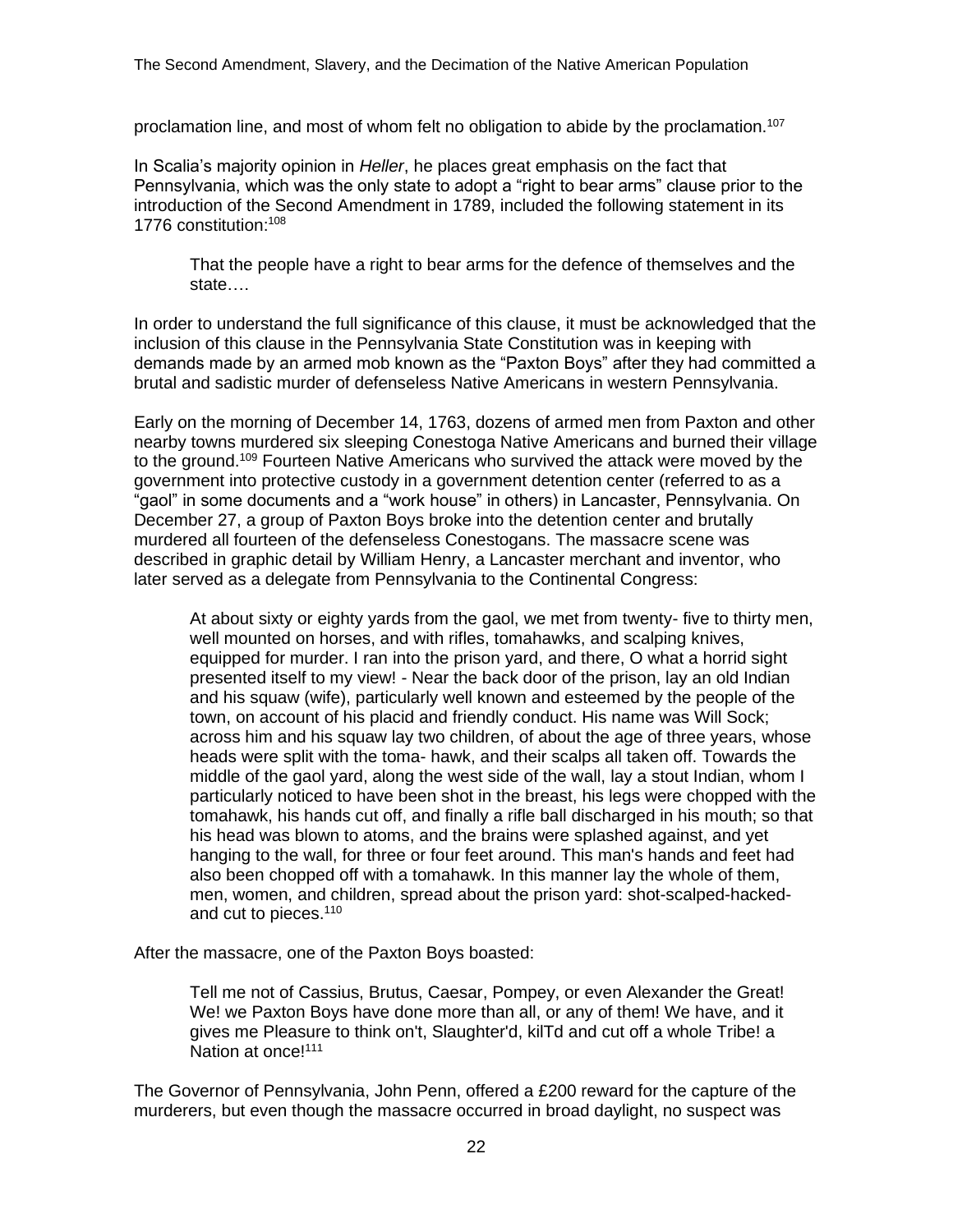ever apprehended or prosecuted for the mass murder.

Emboldened by the fact that they'd literally gotten away with murder in Conestoga and Lancaster, the Paxton Boys recruited additional frontier settlers to march to Philadelphia where they intended to massacre another 140 Native Americans who had converted to Christianity and were living under government protection. Benjamin Franklin, having recently returned from England to Philadelphia, summarized what happened next in a letter to Richard Jackson, a British Lawyer and Member of Parliament who was the English agent over Pennsylvania at the time. Franklin wrote to Jackson on February 11, 1764:

In my last I mention'd to you the Rioting on our Frontiers, in which 20 peaceable Indians were kill'd, who had long liv'd quietly among us. The Spirit of killing all Indians, Friends and Foes, spread amazingly thro' the whole Country: The Action was almost universally approved of by the common People; and the Rioters thence receiv'd such Encouragement, that they projected coming down to this City, 1000 in Number, arm'd, to destroy 140 Moravian and Quaker Indians, under Protection of the Government. To check this Spirit, and strengthen the Hands of the Government by changing the Sentiments of the Populace, I wrote the enclos'd Pamphlet, which we had only time to circulate in this City and Neighbourhood, before we heard that the Insurgents were on their March from all Parts. It would perhaps be Vanity in me to imagine so slight a thing could have any extraordinary Effect. But however that may be, there was a sudden and very remarkable Change; and above 1000 of our Citizens took Arms to support the Government in the Protection of those poor Wretches. Near 500 of the Rioters had rendezvous'd at Germantown, and many more were expected; but the Fighting Face we put on made them more willing to hear Reason, and the Gentlemen sent out by the Governor and Council to discourse with them, found it no very difficult Matter to persuade them to disperse and go home quietly. They came from all Parts of our Frontier, and were armed with Rifle Guns and Tomhawks...<sup>112</sup>

As Franklin notes in his letter, upon learning that the Paxton Boys were marching toward Philadelphia he and others quickly raised a voluntary armed militia of approximately a thousand Philadelphians to defend the Native Americans. The volunteer militia included Quakers who had previously refused to "bear arms" on religious grounds. The bravado with which the Paxton Boys had celebrated after massacring defenseless Native Americans in Canestoga and Lancaster quickly evaporated when they encountered other armed white Pennsylvanians. On the other hand, Franklin was dismayed at the popular support that the Paxton Boys had managed to engender up to this point for the extermination of all Native Americans. The "enclos'd pamphlet" to which Franklin refers in his letter was entitled, *A Narrative of the Late Massacres, in Lancaster County, of a Number of Indians, Friends of this Province, By Persons Unknown. With some Observations on the same*. <sup>113</sup> In the pamphlet, Franklin wrote:

If an Indian injures me, does it follow that I may revenge that Injury on all Indians? It is well known that Indians are of different Tribes, Nations and Languages, as well as the White People. In Europe, if the French, who are White-People, should injure the Dutch, are they to revenge it on the English, because they too are White People? The only Crime of these poor Wretches seems to have been, that they had a reddish brown Skin, and black Hair; and some People of that Sort, it seems, had murdered some of our Relations. If it be right to kill Men for such a Reason,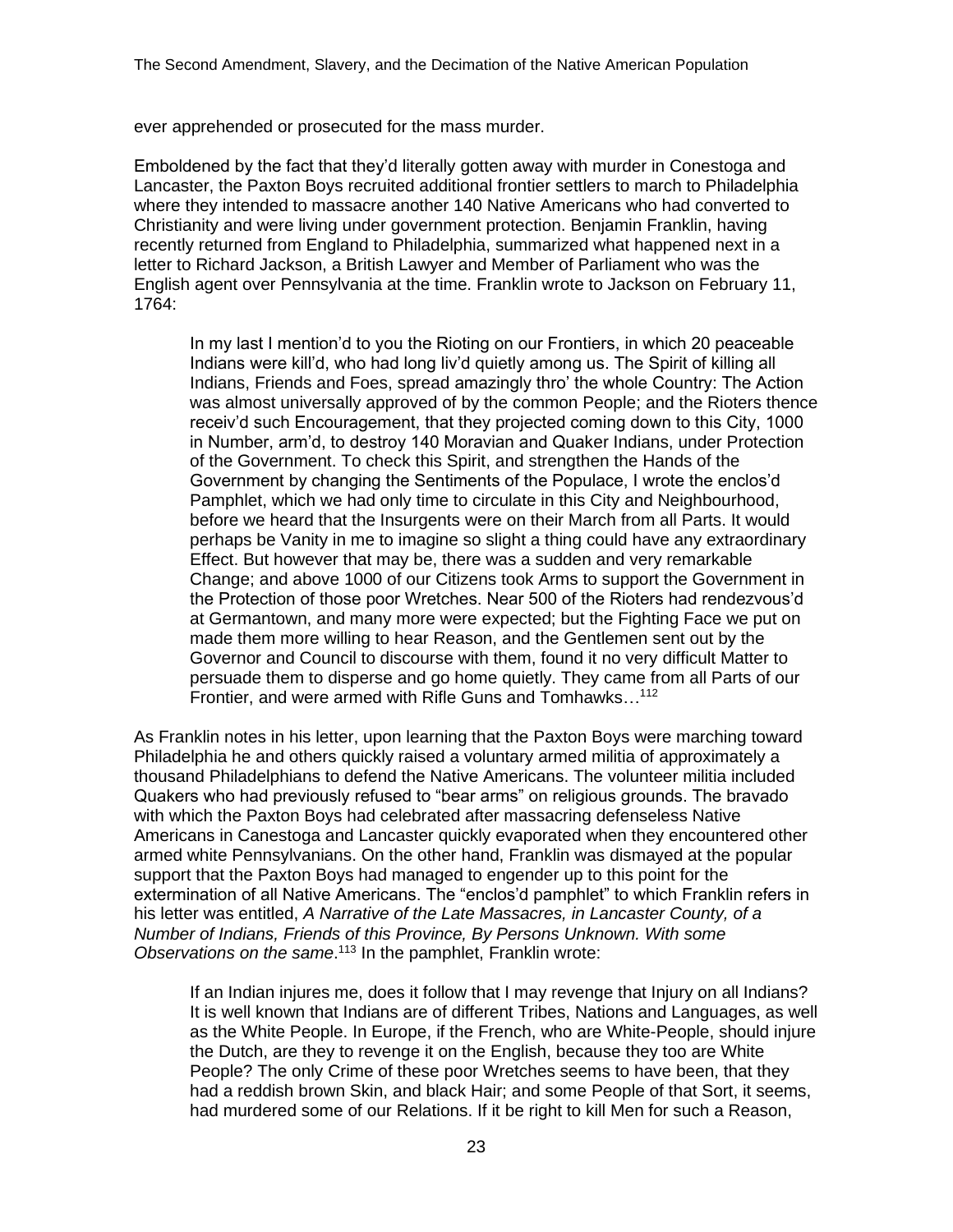then, should any Man, with a freckled Face and red Hair, kill a Wife or Child of mine, it would be right for me to revenge it, by killing all the freckled red-haired Men, Women and Children, I could afterwards any where meet with.

He added, with regard to the Native Americans the Paxton Boys had massacred:

These poor People have been always our Friends. Their Fathers received ours, when Strangers here, with Kindness and Hospitality. Behold the Return we have made them! When we grew more numerous and powerful, they put themselves under our *Protection.* See, in the mangled Corpses of the last Remains of the Tribe, how effectually we have afforded it to them!

After being prevented by the volunteer Philadelphia militia from committing their planned massacre of an additional 140 defenseless Native Americans, the Paxton Boys distributed a pamphlet of their own. The pamphlet was entitled, *The Apology of the Paxton Volunteers, adapted to the candid & impartial World. <sup>114</sup>* In fact, however, there was no apology. In the introduction, the anonymous authors of the pamphlet state:

This pamphlet is an account of grievances that the Paxton Volunteers, on behalf of the back settlers, want redressed against hostile Indian tribes. It is not intended as an admission of guilt or regret, but as an explanation of why they are defending themselves in the province of Pennsylvania…. They further state that by giving aid and comfort to the enemy Indians, the Quakers are actually subverting the King of England's efforts of bringing civilization to the province of Pennsylvania…. They claim self defense against the Indians who are charged with murdering and maiming white people and destroying their property…. The Volunteers also feel betrayed by their own Assembly that refused to send militia to protect them or their borders…."

In their lengthy *Apology of the Paxton Volunteers,* the Paxton Boys included multiple references to the need for an armed militia to "defend" against Native Americans, and they blamed the Quakers for not providing for such a force. For example:

When we applied to the Government for Relief, the far greater Part of our Assembly were Quakers, some of whom made light of our Sufferings, plead Conscience, so that they could neither take Arms in Defense of themselves or their Country, nor form a Militia Law to oblige the Inhabitants to arm nor even grant the King any Money to enable his loyal Subjects in the Province to reduce the common Enemy.

The Paxton Boys elaborated in subsequent pamphlets concerning exactly what they meant by the last sentence in the statement above to the effect that the Quakers would not even "grant the King any Money to enable his loyal Subjects in the Province to reduce the common Enemy." In a subsequent pamphlet that they presented to the Governor of Pennsylvania, they explained, "…it was impossible to obtain thro' the Summer or even yet any Premium for Indian Scalps...."<sup>115</sup> In other words, the Paxton Boys expected to be paid a bounty for each Native American they killed upon submitting the victim's scalp to the government.

In their "*Apology,"* the Paxton Boys claimed that in killing the Conestogans in Lancaster,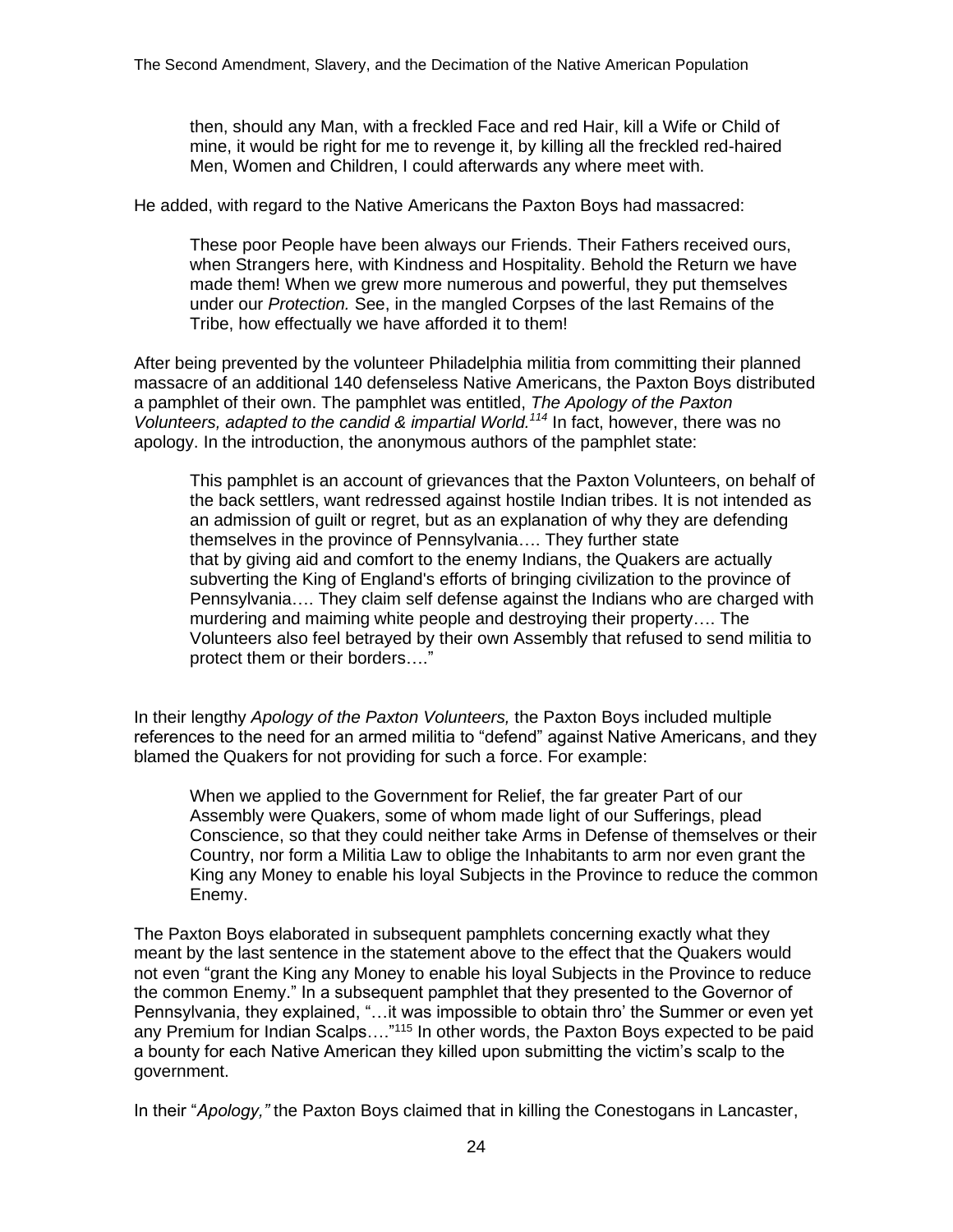they were doing the work that the government should have been doing itself:

We understand that it was said, that the Conestoga Indians were under the Protection of the Government; & therefore it was flying in the Face of lawful Authority to kill these Indians, especially some of them as were in the Work-House in Lancaster. We are of a very different Opinion in this Particular, & believe that altho. the Indians were by the Consent of the Magistrates of Lancaster in the Work House there, they were not, could not be under the Protection of the Government. For there is never Power in any Government to protect its Enemies; that is, to ruin itself. 'Tis time that the Governour, for the Time being, is vested, in the 16th Article of the Royal Charter & with the Power & Office of a Captain General, to levy muster & train all sort of Men, of what Condition soever, or wheresoever born, in the Providence, to make War & to pursue all Enemies…. 116

The Paxton Boys agreed to return to the frontier in February of 1764, but not before they had scored a major political victory in addition to immunity from prosecution for the mass murder that they had already committed.<sup>117</sup> A representative of the Pennsylvania's Proprietary Party gave a speech in which he "thanked them for their zeal, and assured them there was no farther occasion for their services; since the Paxton men, though falsely represented as enemies of government, were in fact its friends, entertaining no worse design than that of gaining relief to their sufferings, without injury to the city or its inhabitants."<sup>118</sup> The Paxton Boys also got the scalp bounty they'd asked for. The Pennsylvania government proclaimed on July 7, 1764, "Whereas, it is necessary for the better carrying on Offensive Operations against our Indian Enemies, and bringing the unhappy war with them to a speedy issue, that the greatest Encouragements should be given to all his Majesty's Subjects to exert and use their utmost Endeavors to pursue, attack, and destroy our said Enemy Indians."<sup>119</sup> The Proclamation of July 7, 1764 announced that the government would pay \$134 for the scalps of male Native Americans who were older than ten years of age and \$50 for the scalps of females older than ten.<sup>120</sup>

The handling of the Paxton Boys incident was a major issue in the Pennsylvania state election in the fall of 1764. The Proprietary Party, which had not only failed to prosecute the Paxton Boys for their heinous crime, but which had rewarded them for it with the scalp bounty they requested, was itself rewarded by the voters of Pennsylvania, taking eight Assembly seats from the Quakers in the fall election.<sup>121</sup> Benjamin Franklin lost his own seat in the Pennsylvania Assembly – the only election defeat in his lengthy American political career. Franklin attributed his defeat in large part to the enmity that he'd engendered by publishing his *Narrative of the Late Massacres* and other criticisms of the Paxton Boys.<sup>122</sup>

The Paxton Boys and other settlers allied with them continued to wage a reign of terror in the name of self defense for years to come on Pennsylvania's western frontier. The commander of English troops in North America, Major General Thomas Gage, wrote to John Penn, the Governor of Pennsylvania, on March 10, 1766, that he was committing more English soldiers to help battle "the lawless Banditti on your Frontiers" who were emboldened by "every Act of Violence" that they committed "with Impunity…whilst they flatter themselves that they are secure from Punishment."<sup>123</sup> Sir William Johnson, the English superintendent for Indian affairs in Pennsylvania, wrote to Major General Gage on June 27, 1766, noting that it would be futile to "[send] Murderers to be tried within the [Pennsylvania] Governments, as from the present disposition of our People we can expect little Justice for the Indians."<sup>124</sup> In his letter, Johnson documented numerous recent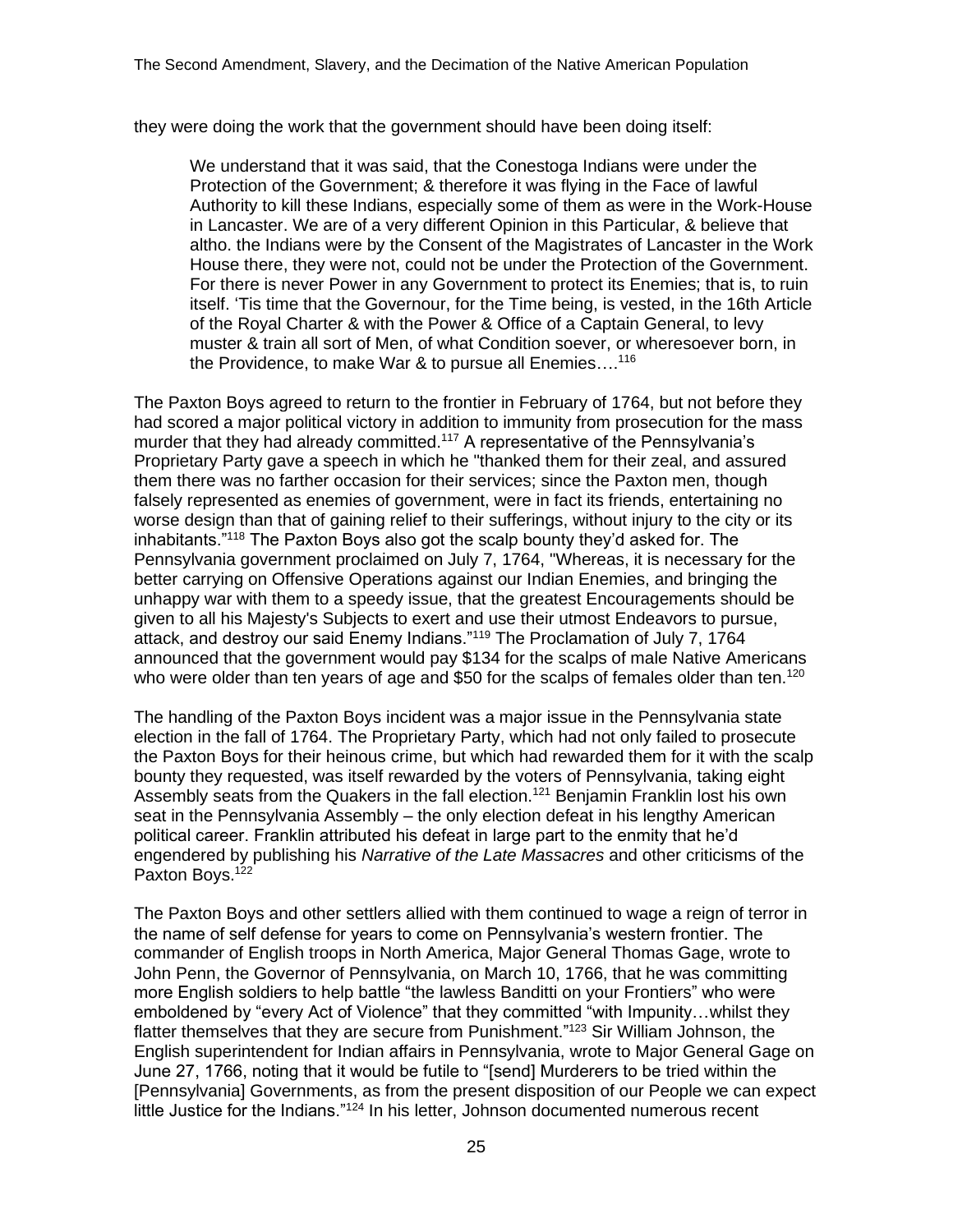murders of peaceful Native Americans by European settlers. Benjamin Franklin wrote to Johnson on September 12, 1766, "It grieves me to hear that our Frontier People are yet greater Barbarians than the Indians, and continue to murder them in time of Peace."<sup>125</sup> Historian Jeremy Engels writes, "By encouraging colonial violence, then, in a very real way, the Proprietary government equipped the Paxton Boys for murder and also undermined the rule of law in Pennsylvania by demonstrating that, in spite of rhetoric attacking murder, violence against Native Americans had become the political norm in the colony."<sup>126</sup>

The clause codifying the "right to bear arms for the defence of themselves and the state" in the 1776 Philadelphia Constitution, upon which Justice Scalia places great importance in his majority opinion in *Heller* as the precursor to the Second Amendment, must be viewed in the context of what the Paxton Boys, the other western Pennsylvania settlers who allied with them, the majority in the Pennsylvania state legislature, and a significant portion of the Pennsylvania electorate considered to be "self defence" and a legitimate function of a militia – namely, the mass murders of innocent Native Americans.

The violent aggression committed against Native Americans by European settlers in western Pennsylvania in the name of self defense, and the racist, hypocritical attitudes that fueled this aggression, were the rule, not the exception, in colonial America, and the violence and the racism continued through the Founding Era. The Declaration of Independence itself, written by Thomas Jefferson, contains an example of racist rhetoric that could have been written just as easily by the Paxton Boys. The final complaint against the King of England in the Declaration states:

He has excited domestic insurrections amongst us, and has endeavoured to bring on the inhabitants of our frontiers, the merciless Indian Savages whose known rule of warfare, is an undistinguished destruction of all ages, sexes, and conditions.

Volunteer militias were almost entirely ineffective in battling the English regulars during the Revolutionary War. In an open letter from George Washington, who commanded the Continental Army, to fellow revolutionaries in October of 1780, Washington wrote that the idea of substituting a volunteer militia for a professional army was "chimerical," explaining:

Tis time we should get rid of an error which the experience of all mankind has exploded, and which our own experience had dearly taught us to reject….We have frequently heard the behavior of the Militia extolled…by visionary Men whose credulity easily swallowed every vague story in support of a favorite Hypothesis….I solemnly declare I never was witness to a single instance that can countenance an opinion of Militia or raw troops being fit for the real business of fighting.<sup>127</sup>

But just as the militias were effective in keeping slaves in subjugation, they were also effective in killing Native Americans and driving them from their lands. In a letter to Patrick Henry on October 5, 1776, Washington again disparaged the militia's efforts against British regulars:

I own my fears [that victory is not possible] when our dependence is placed on men, enlisted for a few months, commanded by such officers as party or accident may have furnished; and on militia, who as soon as they are fairly fixed in the camp, are impatient to return to their own homes; and who, from an utter disregard of all discipline and restraint among themselves, are but too apt to infuse the like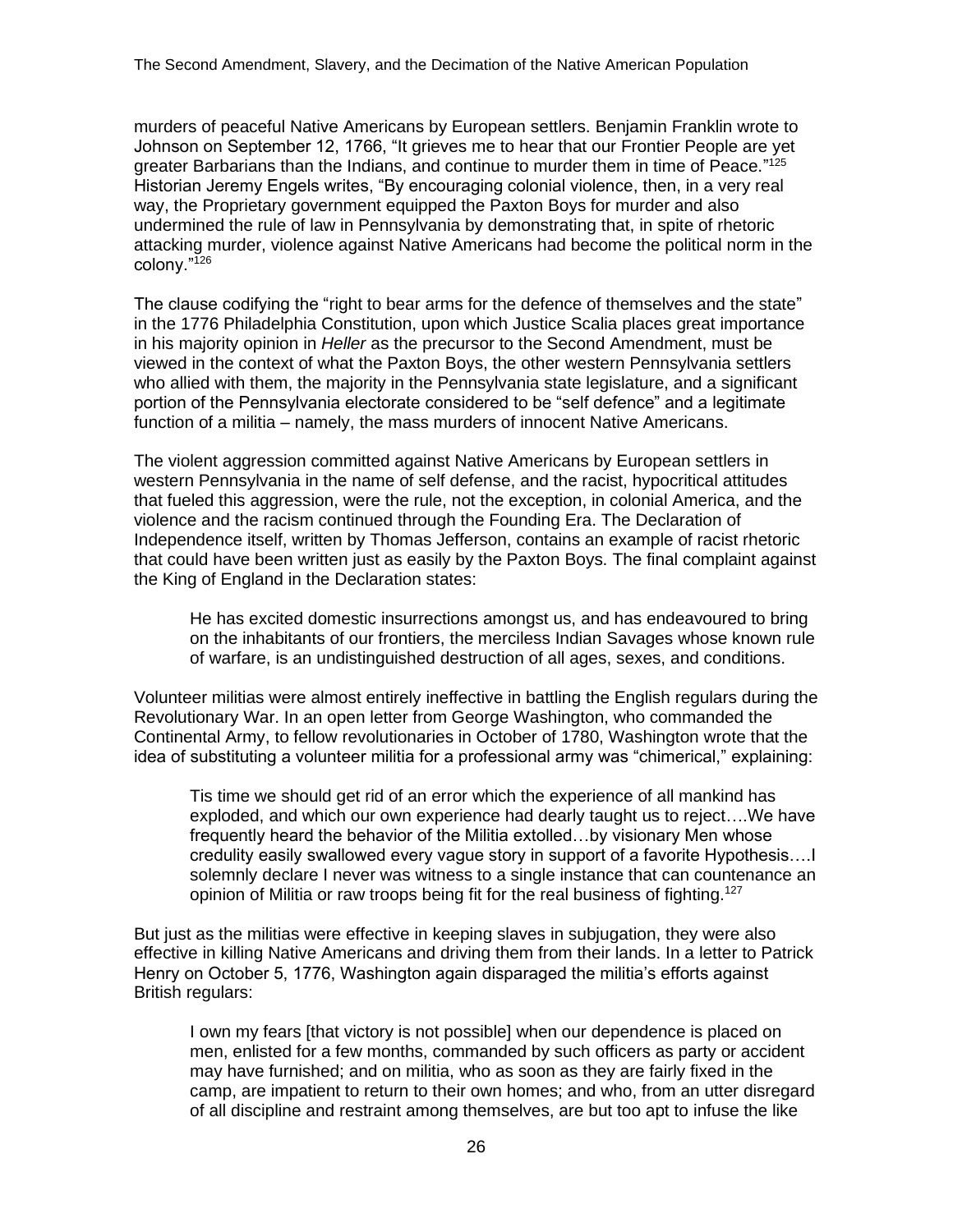spirit into others.<sup>128</sup>

Washington added, however:

I would not wish to influence your judgement with respect to militia, in the management in Indian affairs, as I am fully persuaded that the inhabitants of the frontier counties in your colony are, from inclination as well as ability, peculiarly adapted to that kind of warfare.<sup>129</sup>

## **D. Summary of the evidence linking the Second Amendment to the perpetuation of slavery and the decimation of the Native American population:**

Many, if not most, of the Founders of the United States of America held flagrantly racist views toward Blacks and Native Americans. The Founders, in general, believed that they had a natural right to forcibly displace Native Americans from their land, and Founders from the southern colonies, which would become the southern states, believed they had a natural right to own slaves.

The Founders included four different sections in the main body of the Constitution to ensure that the practice of slavery would remain legal, but they used a euphemism for the term, "slave" or "slavery" in all four of these sections. Despite these four sections being included in the Constitution to protect slavery, the southern states remained concerned that the northern states would abolish slavery indirectly by disarming their militias, which were one and the same as their slave patrols, and which were essential to keeping slaves in subjugation.

The term, "the people," in the Second Amendment is clearly a euphemism for "white people." In the case of the southern states, the term, "free state," can also be reasonably be considered to be a euphemism for "slave state." Replacing the term, "the people," with "white people;" and replacing the term, "free state" with "slave state," the Second Amendment reads:

A well regulated militia, being necessary to the security of a *slave state*, the right of *white people* to keep and bear arms, shall not be infringed.

There are well-documented examples of horrific acts of violence being committed by white settlers against peaceful Native Americans in the name of self defense, and of such acts going unpunished.

At the time that the Second Amendment was written, the Founders knew, or should have known, that militias had been largely ineffective against English regulars during the Revolutionary War, and that a citizens militia would not be adequate to defend the country in future wars. At the same time, the Founders knew that the militias were effective in keeping slaves in subjugation and in driving Native Americans from their land.

Putting all of these facts together, a thesis that upon first consideration might seem unfathomable – the thesis that the Second Amendment was included in the Bill of Rights in part, at least, to perpetuate the institution of slavery and to facilitate driving Native Americans from their lands and decimating the Native American population – becomes not only plausible, but highly credible. At the very least, there is far more historical evidence to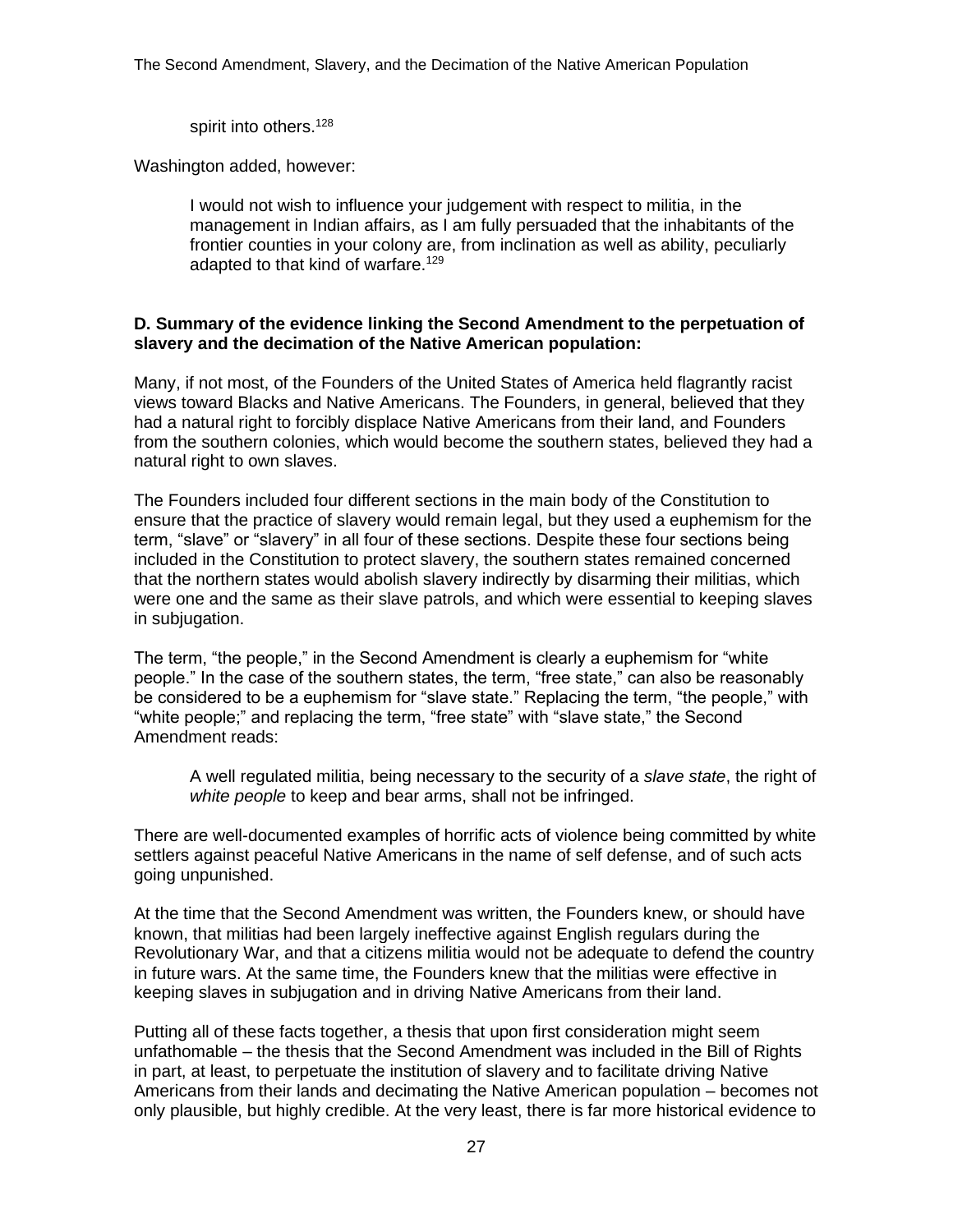support this thesis than the thesis that the Second Amendment was included to confer an individual right to own guns unrelated to service in a well regulated militia.

#### References

https://archive.org/details/fragmentoforigin00dayt/page/10.

<sup>3</sup> Princeton University Press, "Jefferson's 'Original Rough Draught' of the Declaration of Independence," The Papers of Thomas Jefferson, 1950,

https://jeffersonpapers.princeton.edu/selected-documents/jefferson%E2%80%99s-

%E2%80%9Coriginal-rough-draught%E2%80%9D-declaration-independence.

<sup>4</sup> "Letter from John Adams to Timothy Pickering, 6 August 1822," Founders Online, accessed July 3, 2019, http://founders.archives.gov/documents/Adams/99-02-02-7674.

<sup>5</sup> Max Farrand, "The Records of the Federal Convention of 1787, Vol. 2," Online Library of Liberty, 1911, 12, https://oll.libertyfund.org/titles/farrand-the-records-of-the-federal-convention-of-1787 vol-2.

 $6$  Max Farrand, "The Records of the Federal Convention of 1787, Vol. 1," Online Library of Liberty, 1911, 460, https://oll.libertyfund.org/titles/farrand-the-records-of-the-federal-convention-of-1787-vol-1.

<sup>7</sup> Farrand, "The Records of the Federal Convention of 1787, Vol. 2," 295.

<sup>8</sup> Farrand, "The Records of the Federal Convention of 1787, Vol. 1," 451–53.

<sup>9</sup> Farrand, "The Records of the Federal Convention of 1787, Vol. 2," 287–88.

<sup>10</sup> Farrand, "The Records of the Federal Convention of 1787, Vol. 1," 487.

<sup>11</sup> Farrand, "The Records of the Federal Convention of 1787, Vol. 2," 174-75.

<sup>12</sup> Bogus, "The Hidden History of the Second Amendment."

<sup>13</sup> Patrick Henry, "Give Me Liberty Or Give Me Death Speech," Yale Law School, Lillian Goldman Law Library; The Avalon Project: Documents in law, diplomacy, and history, March 23, 1775, https://avalon.law.yale.edu/18th\_century/patrick.asp.

<sup>14</sup> Jonathan Elliott, *Debates of the Several State Conventions, on the Adoption of the Federal Constitution as Recommended by the General Convention at Philapdelphia in 1787*, 2nd ed., vol. III (Washington, D.C., 1836), 590,

https://play.google.com/books/reader?id=qVcSAAAAYAAJ&hl=en&pg=GBS.PP8.

<sup>15</sup> Hugh Blair Grigsby and R.A. Brock (ed), *The History of the Virginia Federal Convention Of 1788: With Some Account of Eminent Virginians of That Era Who Were Members of the Body*, vol. I (Richmond, Virginia: Virginia Historical Society, 1890), 157,

https://books.google.com/books?id=4VQ6vgAACAAJ&dq=the+history+of+the+virginia+federal+co nvention+of+1788&hl=en&sa=X&ved=2ahUKEwis8Pu4se\_jAhWQsZ4KHe0LDXMQ6AEwAXoECAIQ Ag.

<sup>16</sup> Bogus, "The Hidden History of the Second Amendment," 349.

<sup>17</sup> Elliott, *Elliott's Debates*, III:378–79.

<sup>18</sup> Bogus, "The Hidden History of the Second Amendment," 346–47.

<sup>19</sup> Elliott, *Elliott's Debates*, III:423.

<sup>20</sup> Elliott, III:52.

<sup>21</sup> Elliott, III:379.

<sup>1</sup> Alex Alvarez, *Native America and the Question of Genocide* (New York: Rowman & Littlefield, 2014).

<sup>&</sup>lt;sup>2</sup> Thomas Day, "Fragment of an Original Letter on the Slavery of the Negroes Written in the Year 1776" (Garrison and Knapp, 1831), 10,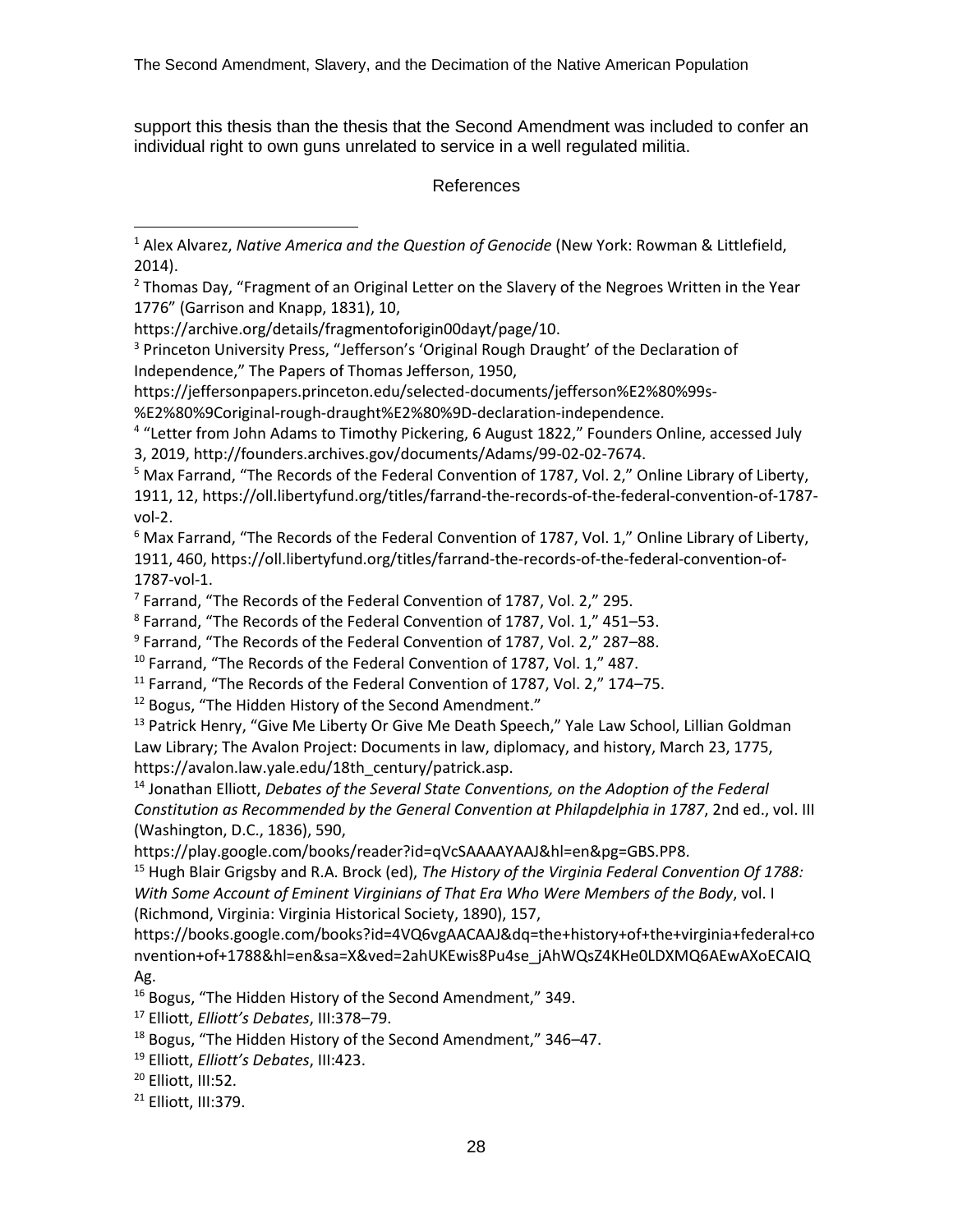<sup>22</sup> Thomas Jefferson, *Notes on the State of Virginia* (Philadelphia: Pritchard and Hall, 1787), 147, https://docsouth.unc.edu/southlit/jefferson/jefferson.html.

<sup>23</sup> Peter Wood, *Black Majority: Negroes in Colonial South Carolina from 1670 through the Stono Rebellion* (Knopf Doubleday Publishing Group, 2012), 553–85,

https://books.google.com/books?id=ZFmmX5C4DsIC&printsec=frontcover&dq=black+majority:+n egroes+in+colonial+south+carolina&hl=en&sa=X&ved=0ahUKEwjxsLuY9J7jAhWSHTQIHdJOAdIQ6 AEIKjAA#v=onepage&q=black%20majority%3A%20negroes%20in%20colonial%20south%20carolin a&f=false.

<sup>24</sup> Herbert Aptheker, "American Negro Slave Revolts," *Science & Society* 1, no. 4 (1937): 536–37. <sup>25</sup> Bogus, "The Hidden History of the Second Amendment," 335–78.

<sup>26</sup> James Madison and Gaillard Hunt (ed), *The Writings of James Madison Comprising His Public Papers and His Public Correspondence, Including Numerous Letters and Documents Now for the First Time Printed*, vol. V, 1787–1790 (New York and London: G.P. Putnam's Sons, 1904), 195. <sup>27</sup> Madison and Hunt (ed), V, 1787–1790:194.

<sup>28</sup> Elliott, *Elliott's Debates*, III:386.

<sup>29</sup> Bogus, "The Hidden History of the Second Amendment," 357-59.

<sup>30</sup> Joseph Gales, *The Debates and Proceedings in the Congress of the United States, with an Appendix, Containing Important State Papers and Public Documents, and All the Laws of a Public Nature; with a Copious Index*, Annals of the Congress of the United States. (Washington: Gales and Seaton, 1834), 451–53, https://catalog.hathitrust.org/Record/008688952 Vol. I.

<sup>31</sup> Gales, 451 Vol. I.

<sup>32</sup> Gales, 453–68 Vol. I.

<sup>33</sup> Gales, 468 Vol. I.

<sup>34</sup> Michael Waldman, *The Second Amendment: A Biography* (New York: Simon & Schuster, 2014), 53–56.

 $35$  Waldman, 53.

<sup>36</sup> Gales, *The Debates and Proceedings in the Congress of the United States, with an Appendix, Containing Important State Papers and Public Documents, and All the Laws of a Public Nature; with a Copious Index*, 444–852 Vol. I.

<sup>37</sup> Waldman, *The Second Amendment: A Biography*, 56.

<sup>38</sup> *Heller*, 554 US at 2836–37.

<sup>39</sup> Mary Wood, "Scalia Defends Originalism as Best Methodology for Judging Law," University of Virginia School of Law, April 19, 2010, http://content.law.virginia.edu/news/2010\_spr/scalia.htm. <sup>40</sup> *Heller*, 554 US at 2807.

<sup>41</sup> Gales, *The Debates and Proceedings in the Congress of the United States, with an Appendix, Containing Important State Papers and Public Documents, and All the Laws of a Public Nature; with a Copious Index*, 1182, 1189–1101, 1197–1205, 1450–71 Vol. II.

<sup>42</sup> *Heller*, 554 US at 2807.

<sup>43</sup> Joel Tiffany, *A Treatise on the Unconstitutionality of American Slavery (Photo. Reprint)* (Mnemosyne Publishing Company, 1849).

<sup>44</sup> Lysander Spooner, *The Unconstitutionality of Slavery* (Boston: Bela Marsh, 1860).

<sup>45</sup> Tiffany, *A Treatise on the Unconstitutionality of American Slavery (Photo. Reprint)*, 117.

<sup>46</sup> *Heller*, 554 US at 2807.

<sup>47</sup> Spooner, *The Unconstitutionality of Slavery*, 98.

<sup>48</sup> Lysander Spooner, *No Treason. No. I*, vol. 1 (Boston: Lysander Spooner, 1867), iii,

https://oll.libertyfund.org/titles/spooner-no-treason-no-i-1867.

49 Spooner, 1:9.

<sup>50</sup> *Heller*, 554 US at 2807.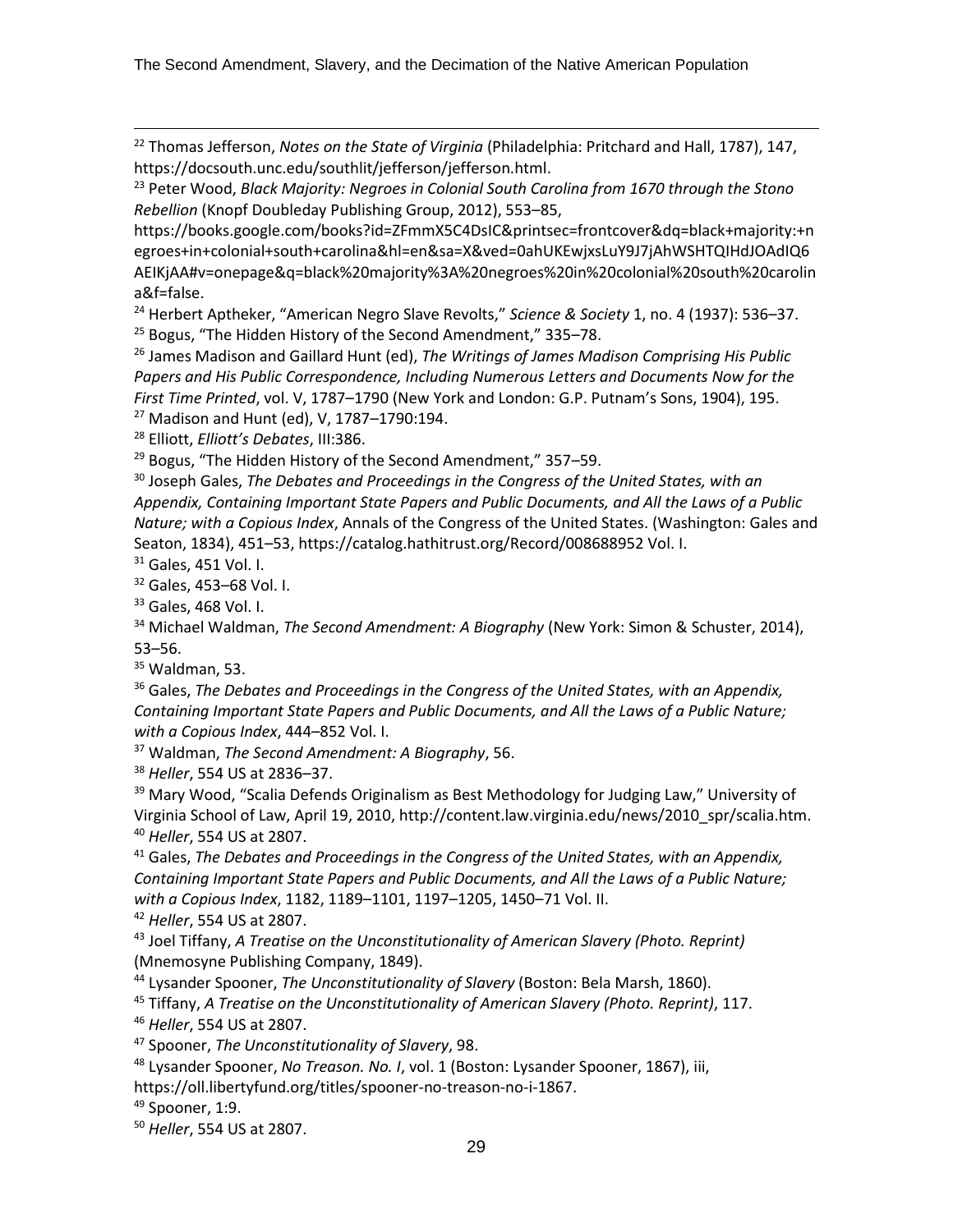The Second Amendment, Slavery, and the Decimation of the Native American Population

<sup>51</sup> *Heller*, 554 US at 2807.

<sup>52</sup> Charles Sumner, "The Crime Against Kansas. The Apologies for the Crime. The True Remedy. Speech of Hon. Charles Sumner in the Senate of the United States, 19th and 20th May, 1856." (John P. Jewett & Company, 1856), 64–65,

https://www.senate.gov/artandhistory/history/minute/The Crime Against Kansas.htm. <sup>53</sup> Sumner, "The Crime Against Kansas."

<sup>54</sup> Eric Foner (ed) and John A. Garraty (ed), "Missouri Compromise," HISTORY, accessed July 19, 2019, https://www.history.com/topics/abolitionist-movement/missouri-compromise.

<sup>55</sup> "Kansas-Nebraska Act," The History Place - Abraham Lincoln, accessed July 19, 2019, http://www.historyplace.com/lincoln/kansas.htm.

<sup>56</sup> Michael Bellesiles, *Arming America: The Origins of a National Gun Culture* (Brooklyn: Soft Skull Press, 2003), 430–31.

<sup>57</sup> Sumner, "The Crime Against Kansas," 5.

<sup>58</sup> Sumner, 64.

<sup>59</sup> Sumner, 9.

 $60$  Sumner, 87.

 $61$  Senator James Alfred Pearce, "Report of the Select Committee of the United States Senate Appoointed to Inquire into the Circumstances Attending the Assault Committed upon the Person of Hon. Charles Sumner" (Washington DC: United States Senate, May 28, 1856),

https://www.senate.gov/artandhistory/history/resources/pdf/SumnerInvestigation1856.pdf.  $62$  Manisha Sinha, "The Caning of Charles Sumner: Slavery, Race, and Ideology in the Age of the Civil War," *Journal of the Early Republic* 23, no. 2 (2003): 233–262.

<sup>63</sup> Pearce, "Senate Report on Assault of Sen. Sumner."

<sup>64</sup> Sinha, "The Caning of Charles Sumner."

<sup>65</sup> Sumner, "The Crime Against Kansas," 50.

<sup>66</sup> A. P. Butler, *Speech of Hon. A. P. Butler, of South Carolina, on the Difficulty of Messrs. Brooks and Sumner, and the Causes Thereof.* (Washington: Printed at the Congressional Globe Office, 1856), https://catalog.hathitrust.org/Record/009589297.

<sup>67</sup> Butler, 30.

<sup>68</sup> Butler, 25.

<sup>69</sup> Charles Sumner, *The Complete Works of Charles Sumner* (Library of Alexandria, n.d.), 3069, 3311.

<sup>70</sup> *Heller*, 554 US at 2805.

<sup>71</sup> *Heller*, 554 US at 2799.

<sup>72</sup> St George Tucker and Sir William Blackstone, *Blackstone's Commentaries: With Notes of Reference to the Constitution and Laws, of the Federal Government of the United States, and of the Commonwealth of Virginia : With an Appendix to Each Volume, Containing Short Tracts Upon Such Subjects as Appeared Necessary to Form a Connected View of the Laws of Virginia as a Member of the Federal Union*, vol. Volume First, Part First, Appendix, Note D: View of the Constitution of the United States (Union, New Jersey: The Lawbook Exchange, Ltd., 1996), 145, https://books.google.com/books?id=NTQ0AQAAMAAJ&pg=PA1#v=onepage&q&f=false.

<sup>73</sup> Henry Baldwin, Johnson v. Tompkins et al (Circuit Court, E.D., Pennsylvania April 1833).

<sup>74</sup> *Heller*, 554 US at 2808.

<sup>75</sup> *Heller*, 554 US at 2805–7.

<sup>76</sup> *Heller*, 554 US at 2808.

<sup>77</sup> Baldwin, Johnson v. Tompkins et al at 598.

<sup>78</sup> Groves v. Slaughter, 40 US (Supreme Court 1841).

<sup>79</sup> THE UNITED STATES v. The Amistad, 40 US (Supreme Court 1841).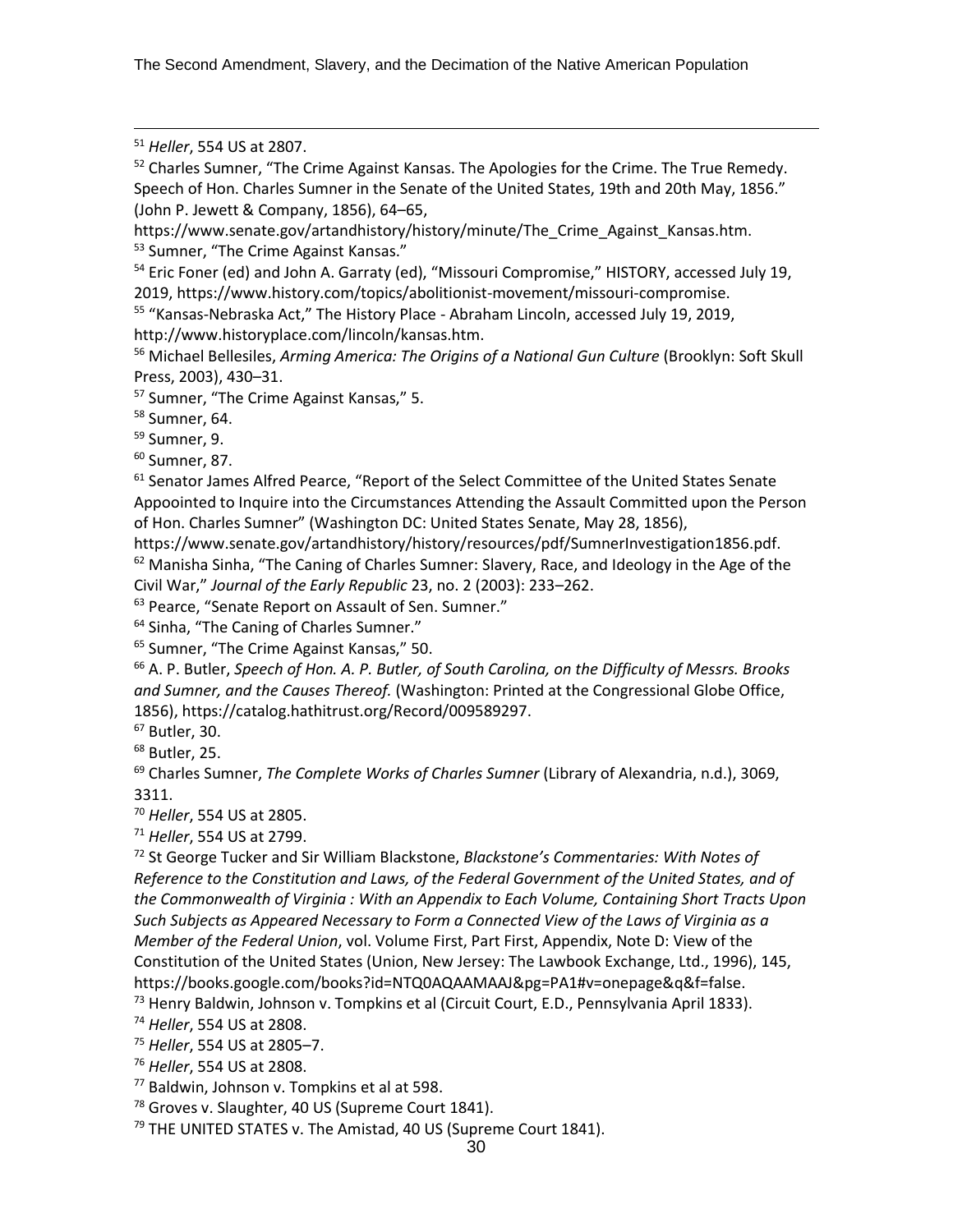The Second Amendment, Slavery, and the Decimation of the Native American Population

<sup>80</sup> *Heller*, 554 US at 2809.

81 "1837 Ga. Acts 90, An Act to Guard and Protect the Citizens of This State, Against the Unwarrantable and Too Prevalent Use of Deadly Weapons, § 1.," accessed July 27, 2019, https://law.duke.edu/gunlaws/1837/georgia/467509/.

<sup>82</sup> *Heller*, 554 US at 2809.

<sup>83</sup> *Heller*, 554 US at 2809.

<sup>84</sup> James M. Kelly, "Hawkins H. Nunn vs. the State of Georgia," in *Reports of Cases in Law and Equity, Argued and Determined in the Supreme Court of the State of Georgia, in the Year 1846*, vol. I (New York: Edward O. Jenkins, 1847), 251,

http://www.claytoncramer.com/primary/rkbadecisions/Nunn1846.pdf.

<sup>85</sup> John Phillip Reid, "Lessons of Lumpkin: A Review of Recent Literature on Law, Comity, and the Impending Crisis," *Wm. & Mary L. Rev.* 23 (1981): 571.

<sup>86</sup> James Kelly and R.R. Cobb, "Cooper & Worsham vs. Mayor and Aldermen of Savannah," in *Reports of Cases in Law and Equity, Argued and Determined in the Supreme Court of the State of Georgia, in the Year 1848*, vol. IV (Athens, Georgia: Holsey & Chase, 1848), 72,

https://babel.hathitrust.org/cgi/pt?id=hvd.32044061236360&view=1up&seq=7 87 Reid, "Lessons of Lumpkin," 579.

88 Joseph H. Lumpkin, W.C. Cleland and others vs. Thomas J. Waters and others, No. 16 GA 496 (Georgia Supreme Court October 1, 1854).

89 Thos. R.R. Cobb, "John Knight, as pro Ami of Margaret (a Free Woman of Color) and Others vs. Robert V. Hardeman, and Others," in *Reports of Cases in Law and Equity, Argued and Determined in the Supreme Court of the State of Georgia, from Columbus Term to Cassville Term, 1855*, vol. XVII (Athens, Georgia: Reynolds & Bro., 1856), 262–63.

<sup>90</sup> Thos. R.R. Cobb, "Wm C. Cleland et al vs. Thomas J. Waters et Al," in *Reports of Cases in Law and Equity, Argued and Determined in the Supreme Court of the State of Georgia, from Gainesville Term 1855 to Atlanta Term, 1856, Inclusive*, vol. XIX (Athens, Georgia: Reynolds & Bro., 1856), 42, https://babel.hathitrust.org/cgi/pt?id=coo.31924106592201&view=1up&seq=7.

 $91$  Cobb, 43.

92 Reid, "Lessons of Lumpkin," 590-91.

93 Scott v. Sandford 60 U.S. 393 (1856), No. 60 (U.S. 1856).

<sup>94</sup> *Heller*, 554 US at 2809–11.

<sup>95</sup> *Heller*, 554 US at 2810.

<sup>96</sup> *Heller*, 554 US at 2810–11.

97 United States v. Cruikshank, 92 US.

98 Presser v. Illinois, 116 US.

<sup>99</sup> Lane, *The Day Freedom Died*, 4.

<sup>100</sup> Bellesiles, *Arming America: The Origins of a National Gun Culture*, 438–41; Cornell, *A Well-Regulated Militia*, 179–86.

<sup>101</sup> Cornell, *A Well-Regulated Militia*, 179.

<sup>102</sup> Benjamin Madley, "Reexamining the American Genocide Debate: Meaning, Historiography, and New Methods," *The American Historical Review* 120, no. 1 (2015): 1; Alvarez, *Native America and the Question of Genocide*, 15.

<sup>103</sup> John Locke, "Second Treatise on Government," Online Library of Liberty, 1690, 225-26, http://libertyonline.hypermall.com/Locke/second/second-frame.html Chap.V.Of Property. Section 37.

<sup>104</sup> Emer de Vattel, Bela Kapossy (ed), and Richard Whitmore (ed), *The Law of Nations, Or, Principles of the Law of Nature, Applied to the Conduct and Affairs of Nations and Sovereigns, with Three Early Essays on the Origin and Nature of Natural Lawand on Luxury* (Indianapolos: Liberty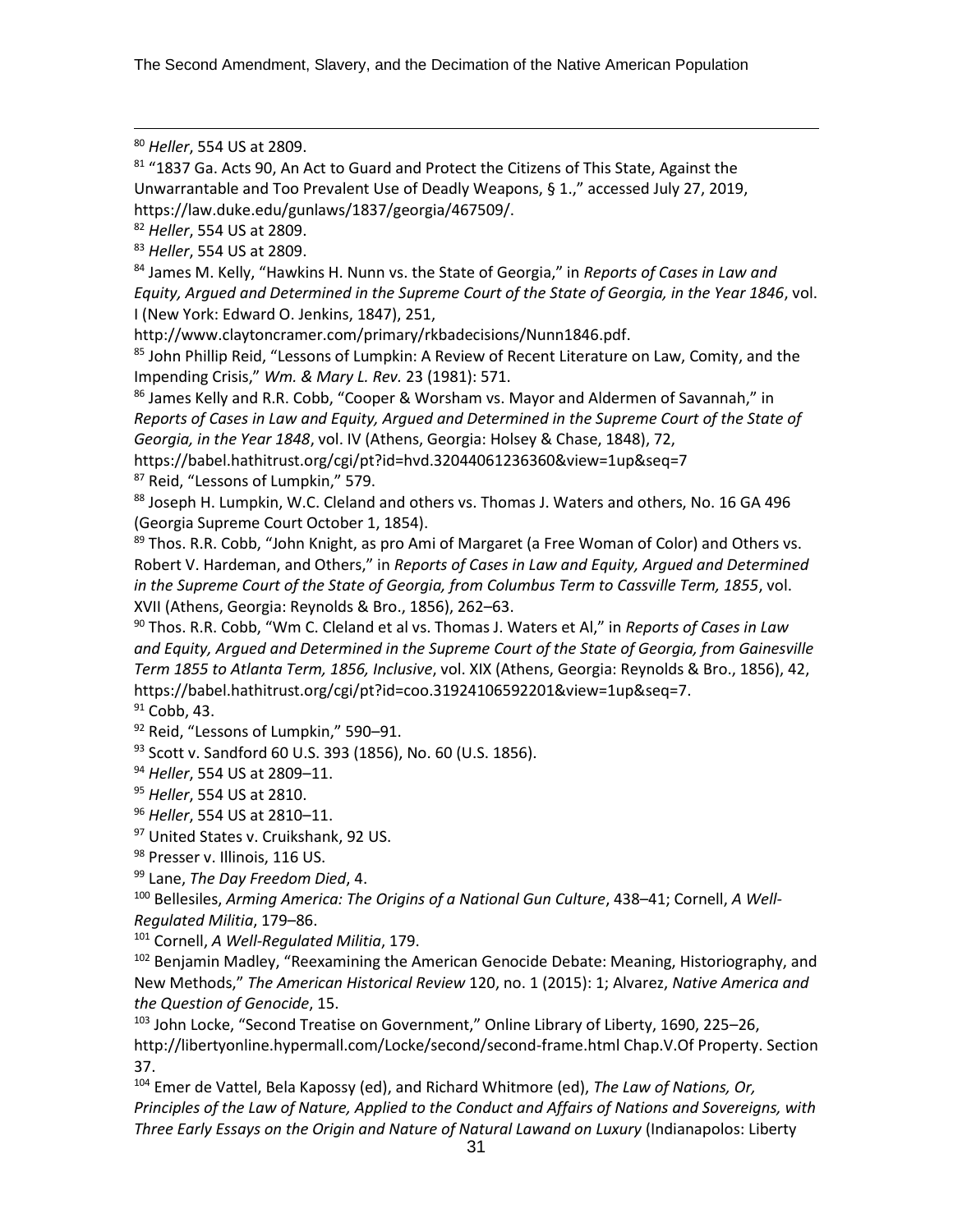Fund, 2008), 216, https://oll.libertyfund.org/titles/2246#lfVattel\_label\_1638 Chapter XVIII, Section 209.

<sup>105</sup> John Adams and Charles Francis Adams (ed), *The Works of John Adams, Second President of the United States: With a Life of the Author, Notes and Illustrations*, vol. 10 (Little, Brown, 1856), 359– 62, https://play.google.com/books/reader?id=fWt3AAAAMAAJ&hl=en&pg=GBS.PR11.

<sup>106</sup> "Extract from Thomas Jefferson to James Monroe," Jefferson Quotes and Family Letters, November 24, 1801, http://tjrs.monticello.org/letter/1743.

<sup>107</sup> "Proclamation of 1763," The Encyclopedia of Greater Philadelphia, accessed July 10, 2019, https://philadelphiaencyclopedia.org/archive/proclamation-line-of-1763/; John Grenier, *The First Way of War: American War Making on the Frontier, 1607–1814* (Cambridge University Press, 2005), 148.

<sup>108</sup> *Heller*, 554 US at 2802.

<sup>109</sup> Jeremy Engels, "' Equipped for Murder': The Paxton Boys and" the Spirit of Killing All Indians" in Pennsylvania, 1763-1764," *Rhetoric and Public Affairs*, 2005, 356.

<sup>110</sup> Engels, 355–56.

<sup>111</sup> Engels, 356.

<sup>112</sup> Benjamin Franklin, "Benjamin Franklin Papers - Letter To Richard Jackson," Franklin Papers, American Philosophical Society, February 11, 1764, https://franklinpapers.org/framedNames.jsp. <sup>113</sup> Benjamin Franklin, "A Narrative of the Late Massacres, in Lancaster County, of a Number of Indians, Friends of This Province, By Persons Unknown. With Some Observations on the Same," January 30, 1764, http://franklinpapers.org/framedVolumes.jsp.

 $114$  Ralph Kendricks (ed), "The Apology of the Paxton Volunteers, Adapted to the Candid & Impartial World," Historical Society of Pennsylvania, 1764,

https://hsp.org/sites/default/files/apology\_edited.pdf.

<sup>115</sup> Matthew Smith, *A Declaration and Remonstrance of the Distressed and Bleeding Frontier Inhabitants of the Province of Pennsylvania : Presented by Them to the Honourable the Governor and Assembly of the Province, Shewing the Causes of Their Late Discontent and Uneasiness and the Grievances under Which They Have Laboured, and Which They Humbly Pray to Have Redress'd* ([Philadelphia : W. Bradford?], 1764), 7, http://archive.org/details/declarationremon00smit. <sup>116</sup> Kendricks (ed), "The Apology of the Paxton Volunteers, Adapted to the Candid & Impartial World."

<sup>117</sup> Theodore Thayer, "The Quaker Party of Pennsylvania, 1755-1765," *The Pennsylvania Magazine of History and Biography* 71, no. 1 (1947): 26–28.

<sup>118</sup> Engels, " Equipped for Murder," 373.

<sup>119</sup> Engels, 374.

<sup>120</sup> Henry J. Young, "A Note on Scalp Bounties in Pennsylvania," *Pennsylvania History: A Journal of Mid-Atlantic Studies* 24, no. 3 (1957): 212.

 $121$  Engels, " Equipped for Murder," 373.

<sup>122</sup> Benjamin Franklin, "Letter To William Strahan," September 1, 1764,

http://franklinpapers.org/framedVolumes.jsp.

<sup>123</sup> *Minutes of the Provincial Council of Pennsylvania,* vol. 9 (Harrisburg: Theo. Fenn & Co., 1852),

307, https://babel.hathitrust.org/cgi/pt?id=wu.89063016232&view=1up&seq=7.

<sup>124</sup> William Johnson, *The Papers of Sir William Johnson.*, vol. 12 (Albany: The University of the State of New York, 1921), 115, http://hdl.handle.net/2027/inu.32000007762315.

<sup>125</sup> Benjamin Franklin, "Letter to Sir William Johnson," September 12, 1766,

http://franklinpapers.org/framedVolumes.jsp.

126 Engels, " Equipped for Murder," 376.

<sup>127</sup> Bellesiles, *Arming America: The Origins of a National Gun Culture*, 194.